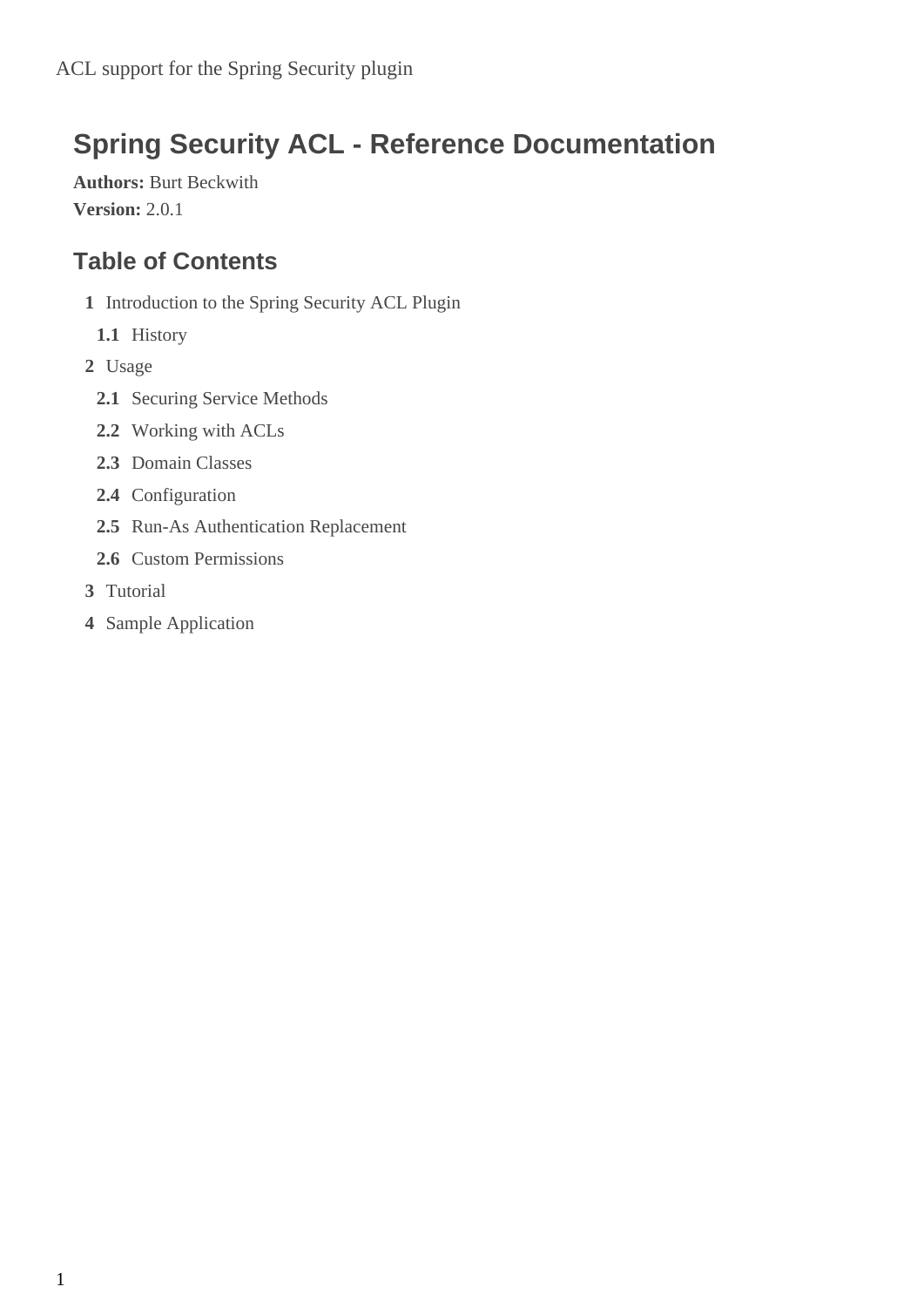## <span id="page-1-0"></span>**1 Introduction to the Spring Security ACL Plugin**

The ACL plugin adds Domain Object Security support to a Grails application that uses Spring Security. It depends on the **Spring Security Core plugin**.

The core plugin and other extension plugins support restricting access to URLs via rules that include checking a user's authentication status, roles, etc. and the ACL plugin extends this by adding support for restricting access to individual domain class instances. The access can be very fine-grained and can define which actions can be taken on an object - these typically include Read, Create, Write, Delete, and Administer but you're free to define whatever actions you like.

To learn about using ACLs in Grails, you can follow guide:3. Tutorial and in addition you can download and run a complete Grails application that uses the plugin. Installing and running the application are described guide:4. Sample Application.

In addition to this document, you should read the Spring Security documentation [here](http://docs.spring.io/spring-security/site/docs/3.2.x/reference/htmlsingle/#domain-acls).

## <span id="page-1-1"></span>**1.1 History**

#### **History**

- December 20, 2015
	- 2.0.1 release
- December 7, 2015
	- 2.0.0 release
- November 17, 2014
	- 2.0-RC2 release
- October 08, 2013
	- 2.0-RC1 release
- August 20, 2012
	- 1.1.1 release
- February 16, 2011
	- 1.1 release
- February 7, 2011
	- 1.0.2 release
- August 1, 2010
	- 1.0.1 release
- July 27, 2010
	- 1.0 release
- May 22, 2010
	- initial 0.1 release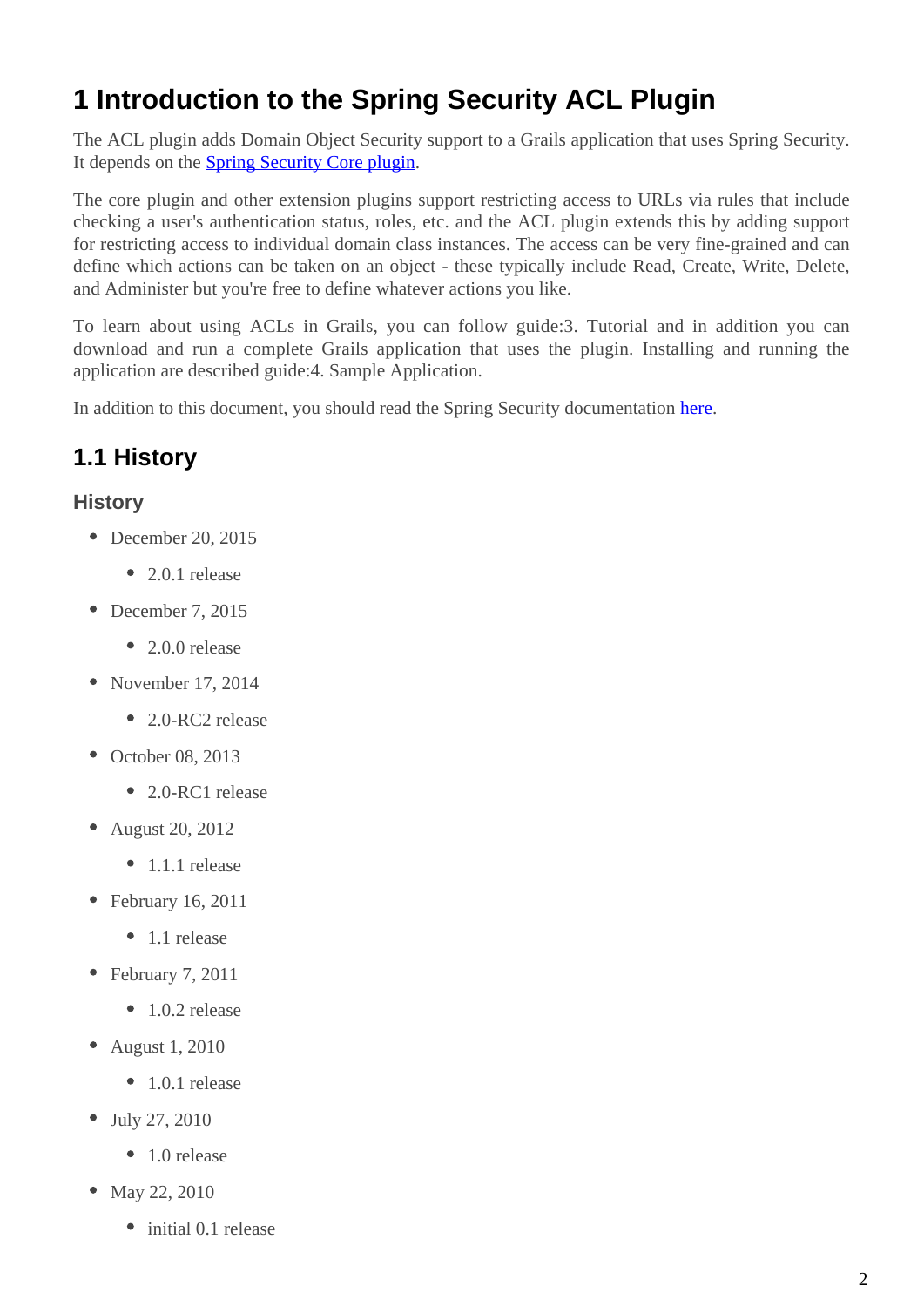#### **Authors**

Burt Beckwith

#### **Previous work**

Stephan February did the [first work](http://blog.bruary.net/2008/04/grails-acegi-acl-howto.html) adding ACL support to the [Acegi](http://grails.org/plugin/acegi/) plugin. At the time the plugin was based on Acegi 1.0.x and around the same time the plugin was converted to use Spring Security 2.0 and the ACL support wasn't converted to use the new package layout and approach.

Work was done in 2009 to create a GORM-based implementation (the standard Spring Security implementation uses JDBC). Around the same time, Phillip Merensky [mentioned on the Grails mailing](http://grails.1312388.n4.nabble.com/Acegi-Plugin-0-5-1-with-ACL-support-implemented-td1400650.html) [list](http://grails.1312388.n4.nabble.com/Acegi-Plugin-0-5-1-with-ACL-support-implemented-td1400650.html) that he was working on an implementation. He wrote about his approach [here](http://imagesiteproject.wordpress.com/2009/09/24/integration-of-spring-security-into-grails-plugin-approach-3/) and this was merged in with the other approach but never formally released.

This plugin builds on that work but is based on Spring Security 3 and Spring 3.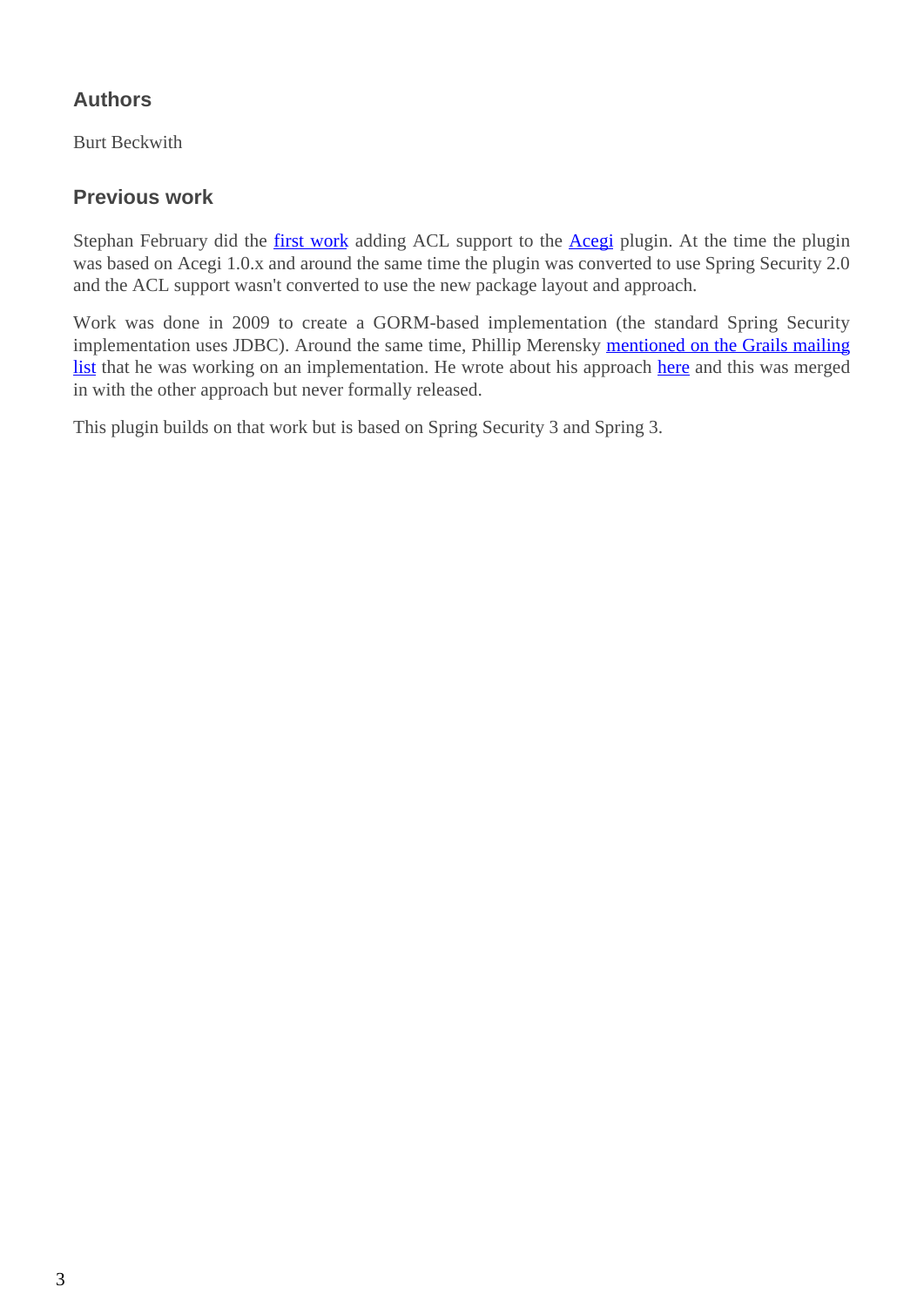# <span id="page-3-0"></span>**2 Usage**

## <span id="page-3-1"></span>**2.1 Securing Service Methods**

There are two primary use cases for ACL security: determining whether a user is allowed to perform an action on an instance before the action is invoked, and restricting access to single or multiple instances after methods are invoked (this is typically implemented by collection filtering). You can call aclUtilService.hasPermission() explicitly, but this tends to clutter your code with security logic that often has little to do with business logic. Instead, Spring Security provides some convenient annotations that are used to wrap your method calls in access checks.

There are four annotations:

- [@PreAuthorize](http://docs.spring.io/spring-security/site/docs/3.2.x/apidocs/org/springframework/security/access/prepost/PreAuthorize.html)
- **[@PreFilter](http://docs.spring.io/spring-security/site/docs/3.2.x/apidocs/org/springframework/security/access/prepost/PreFilter.html)**
- **[@PostAuthorize](http://docs.spring.io/spring-security/site/docs/3.2.x/apidocs/org/springframework/security/access/prepost/PostAuthorize.html)**
- **[@PostFilter](http://docs.spring.io/spring-security/site/docs/3.2.x/apidocs/org/springframework/security/access/prepost/PostFilter.html)**

The annotations use security-specific Spring expression language (SpEL) expressions - see [the](http://docs.spring.io/spring-security/site/docs/3.2.x/reference/htmlsingle/#el-access) [documentation](http://docs.spring.io/spring-security/site/docs/3.2.x/reference/htmlsingle/#el-access) for the available standard and method expressions.

Here's an example service that manages a Report domain class and uses these annotations and expressions: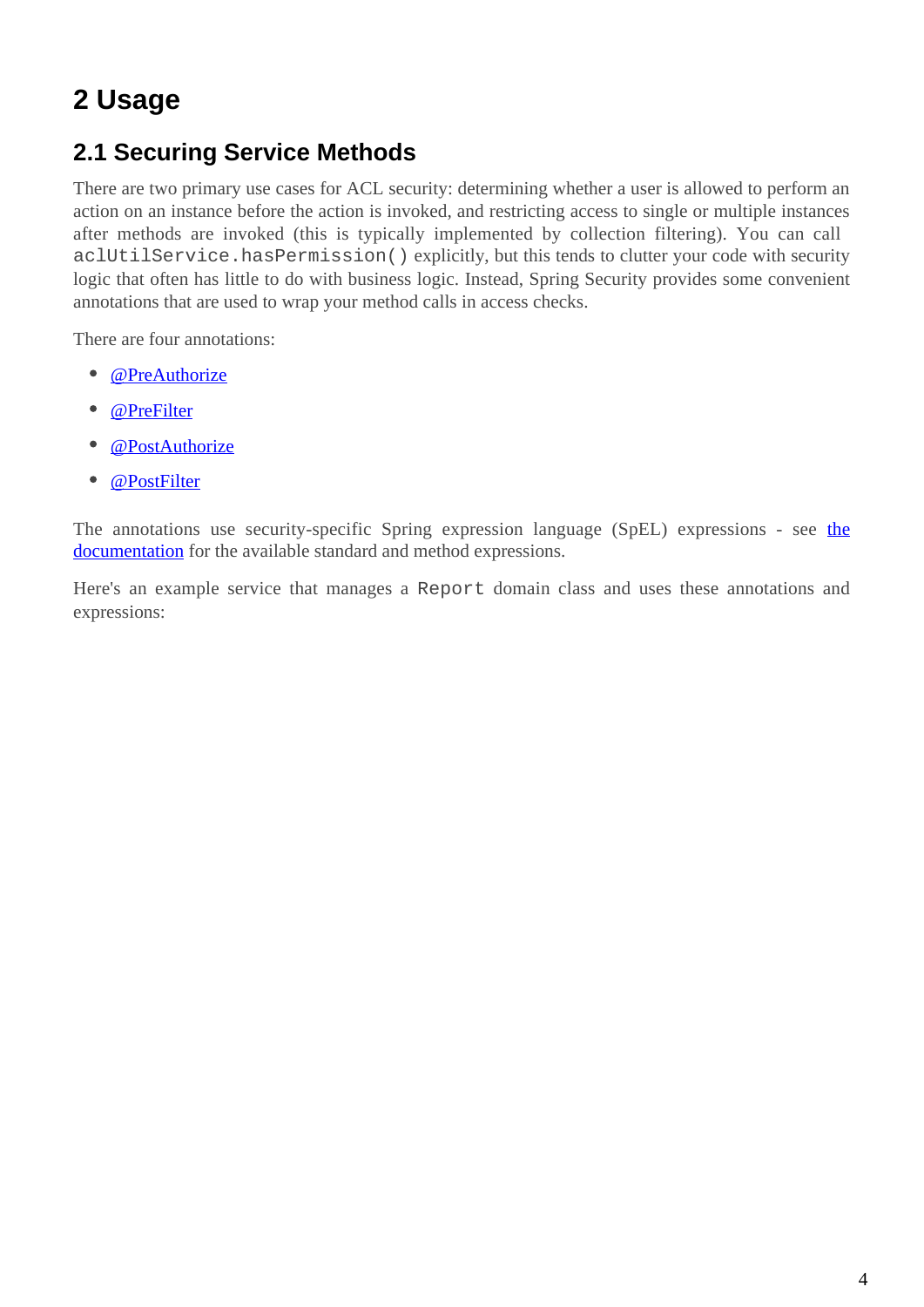```
import org.springframework.security.access.prepost.PostFilter
import org.springframework.security.access.prepost.PreAuthorize
import org.springframework.transaction.annotation.Transactional
import com.yourapp.Report
class ReportService {
@PreAuthorize("hasPermission(#id, 'com.yourapp.Report', read) or " +
                  "hasPermission(#id, 'com.yourapp.Report', admin)")
    Report getReport(long id) {
       Report.get(id)
 }
@Transactional
    @PreAuthorize("hasRole('ROLE_USER')")
   Report createReport(params) {
       Report report = new Report(params)
       report.save()
       report
    }
@PreAuthorize("hasRole('ROLE_USER')")
    @PostFilter("hasPermission(filterObject, read) or " +
                 "hasPermission(filterObject, admin)")
   List getAllReports(params = [:]) {
       Report.list(params)
    }
@Secured(['ROLE_USER', 'ROLE_ADMIN'])
    String getReportName(long id) {
       Report.get(id).name
    }
@Transactional
   @PreAuthorize("hasPermission(#report, write) or " +
                  "hasPermission(#report, admin)")
   Report updateReport(Report report, params) {
       report.properties = params
       report.save()
       report
    }
@Transactional
   @PreAuthorize("hasPermission(#report, delete) or " +
                   "hasPermission(#report, admin)")
    void deleteReport(Report report) {
       report.delete()
    }
}
```
The configuration specifies these rules: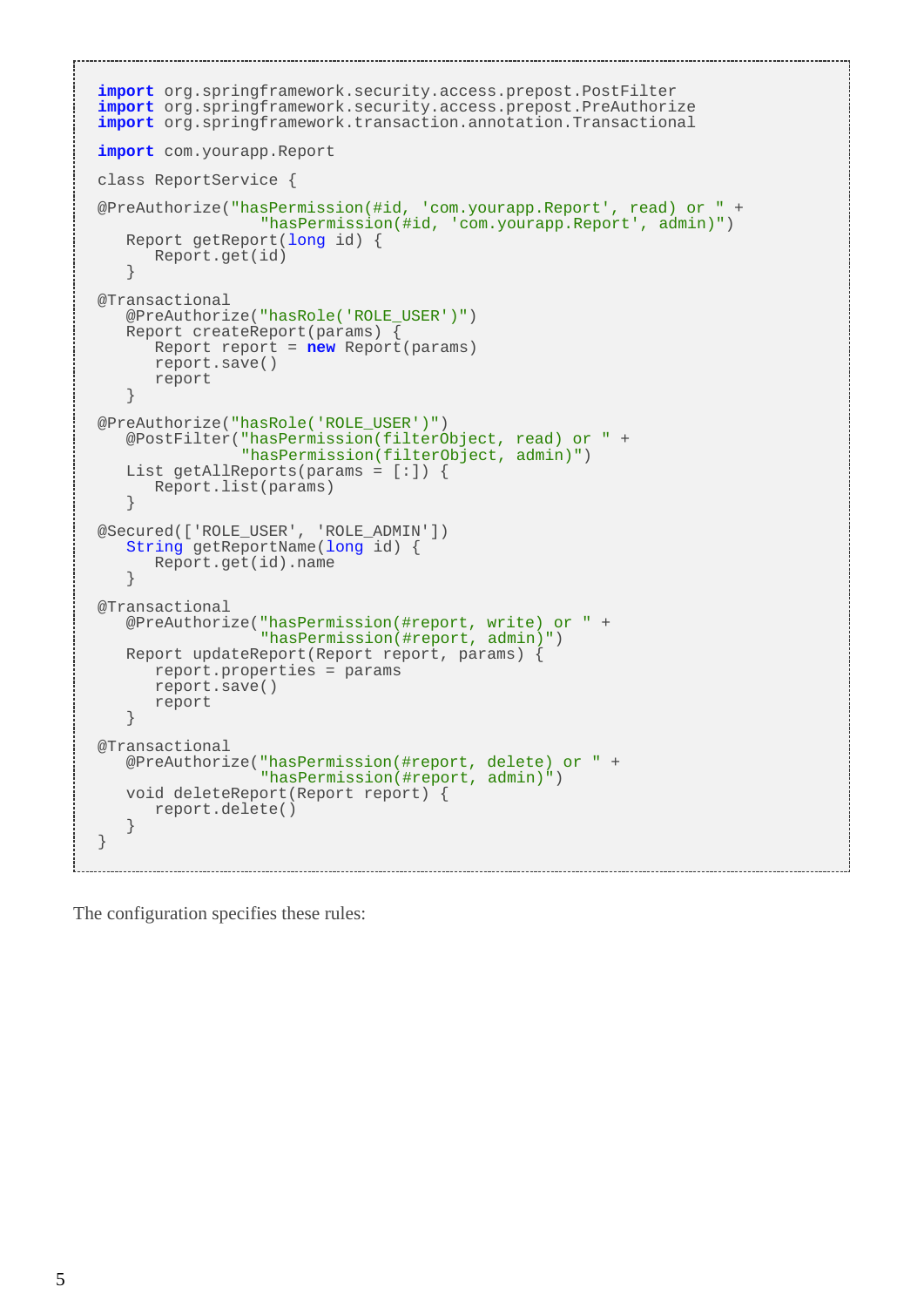- getReport requires that the authenticated user have BasePermission.READ or BasePermission.ADMIN for the instance
- createReport requires ROLE\_USER
- getAllReports requires ROLE\_USER and will have elements removed from the returned List that the user doesn't have an ACL grant for; the user must have BasePermission.READ or BasePermission.ADMIN for each element in the list; elements that don't have access granted will be removed
- getReportName requires that the authenticated user have either ROLE\_USER or ROLE\_ADMIN (but no ACL rules)
- updateReport has no role restrictions but must satisfy the requirements of the aclReportWriteVoter voter (which has the ACL\_REPORT\_WRITE config attribute), i.e. BasePermission.ADMINISTRATION or BasePermission.WRITE
- deleteReport has no role restrictions but must satisfy the requirements of the aclReportDeleteVoter voter (which has the ACL\_REPORT\_DELETE config attribute), i.e. BasePermission.ADMINISTRATION or BasePermission.DELETE

### <span id="page-5-0"></span>**2.2 Working with ACLs**

#### **Suggested application changes**

To properly display access denied exceptions (e.g. when a user tries to perform an action but doesn't have a grant authorizing it), you should create a mapping in grails-app/conf/UrlMappings.groovy for error code 403. In addition, it's possible to trigger a **[NotFoundException](http://docs.spring.io/spring-security/site/docs/3.2.x/apidocs/org/springframework/security/acls/model/NotFoundException.html)** which will create an error 500, but should be treated like a 403 error, so you should add mappings for these conditions:

```
import org.springframework.security.access.AccessDeniedException
import org.springframework.security.acls.model.NotFoundException
class UrlMappings {
static mappings = {
       "/$controller/$action?/$id?"{
         constraints {}
 }
"/"(view:"/index")
"403"(controller: "errors", action: "error403")
 "500"(controller: "errors", action: "error500")
 "500"(controller: "errors", action: "error403",
            exception: AccessDeniedException)
       "500"(controller: "errors", action: "error403",
            exception: NotFoundException)
    }
}
```
These depend on an ErrorsController: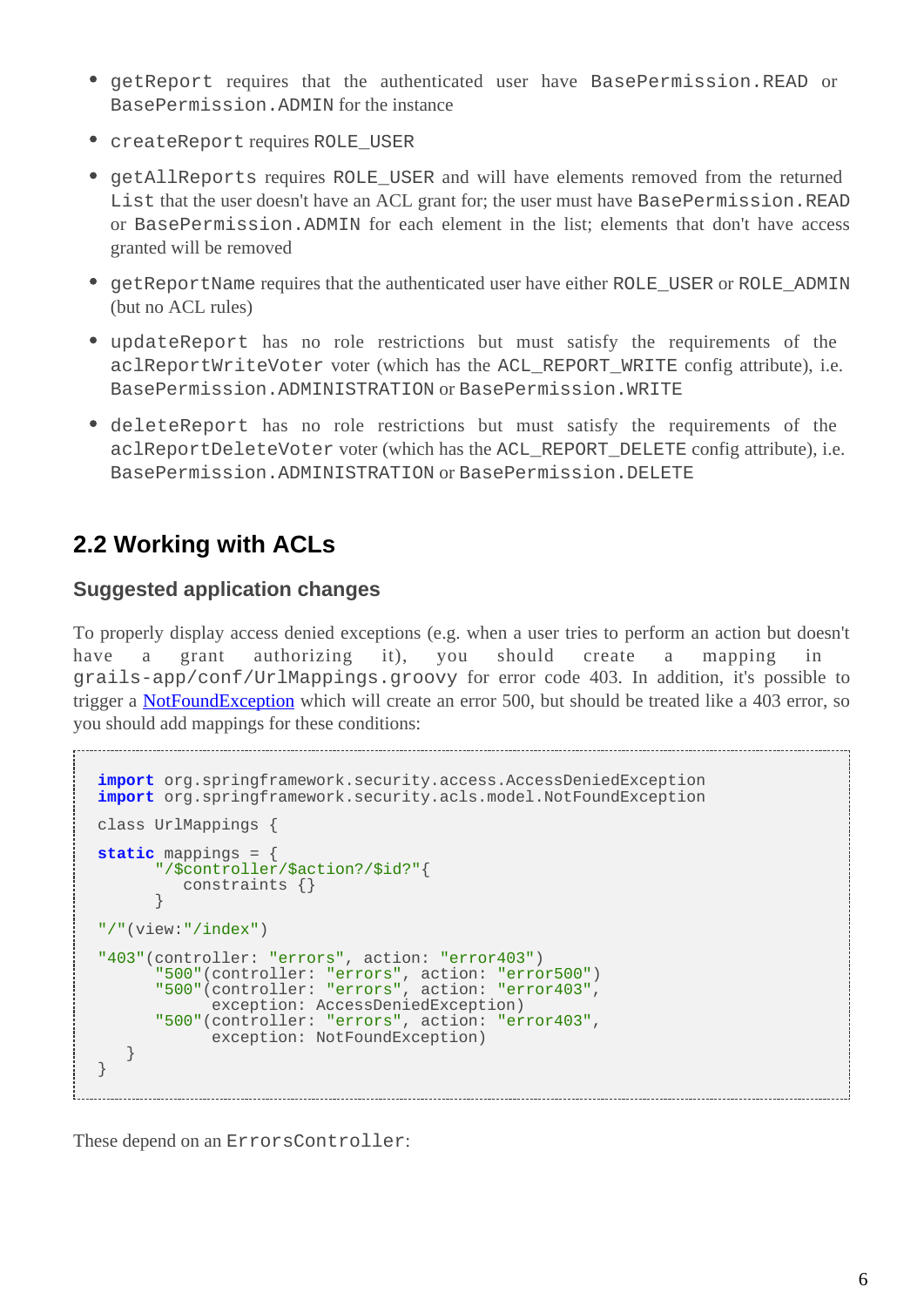```
package com.yourcompany.yourapp
import grails.plugin.springsecurity.annotation.Secured
@Secured(['permitAll'])
class ErrorsController {
def error403() {}
def error500() {
       render view: '/error'
 }
}
```
and a grails-app/views/errors/error403.gsp similar to this:

```
<html>
<head>
<title>Access denied!</title>
<meta name='layout' content='main' />
</head>
<body>
<h1>Access Denied</h1>
<p>We're sorry, but you are not authorized to
   perform the requested operation.</p>
</body>
</html>
```
#### **actionSubmit**

Grails has a convenient feature where it supports multiple submit actions per form via the  $\leq g:$  actionSubmit> tag. This is done by posting to the index action but with a special parameter that indicates which action to invoke. This is a problem in general for security since any URL rules for edit, delete, save, etc. will be bypassed. It's an even more significant issue with ACLs because of the way that the access denied exception interacts with the actionSubmit processing. If you don't make any adjustments for this, your users will see a blank page when they attempt to submit a form and the action is disallowed. The solution is to remove actionSubmit buttons and replace them with regular submit buttons. This requires one form per button, and without adjusting the CSS the buttons will look differently than if they were in-line actionSubmit buttons, but that is fixable with the appropriate CSS changes.

It's simple to adjust the actionSubmit buttons and you'll need to change them in show.gsp and edit.gsp; list.gsp and show.gsp don't need any changes. In show.gsp, replace the two actionSubmit buttons with these two forms (maintain the g:message tags; the strings are hard-coded here to reduce clutter):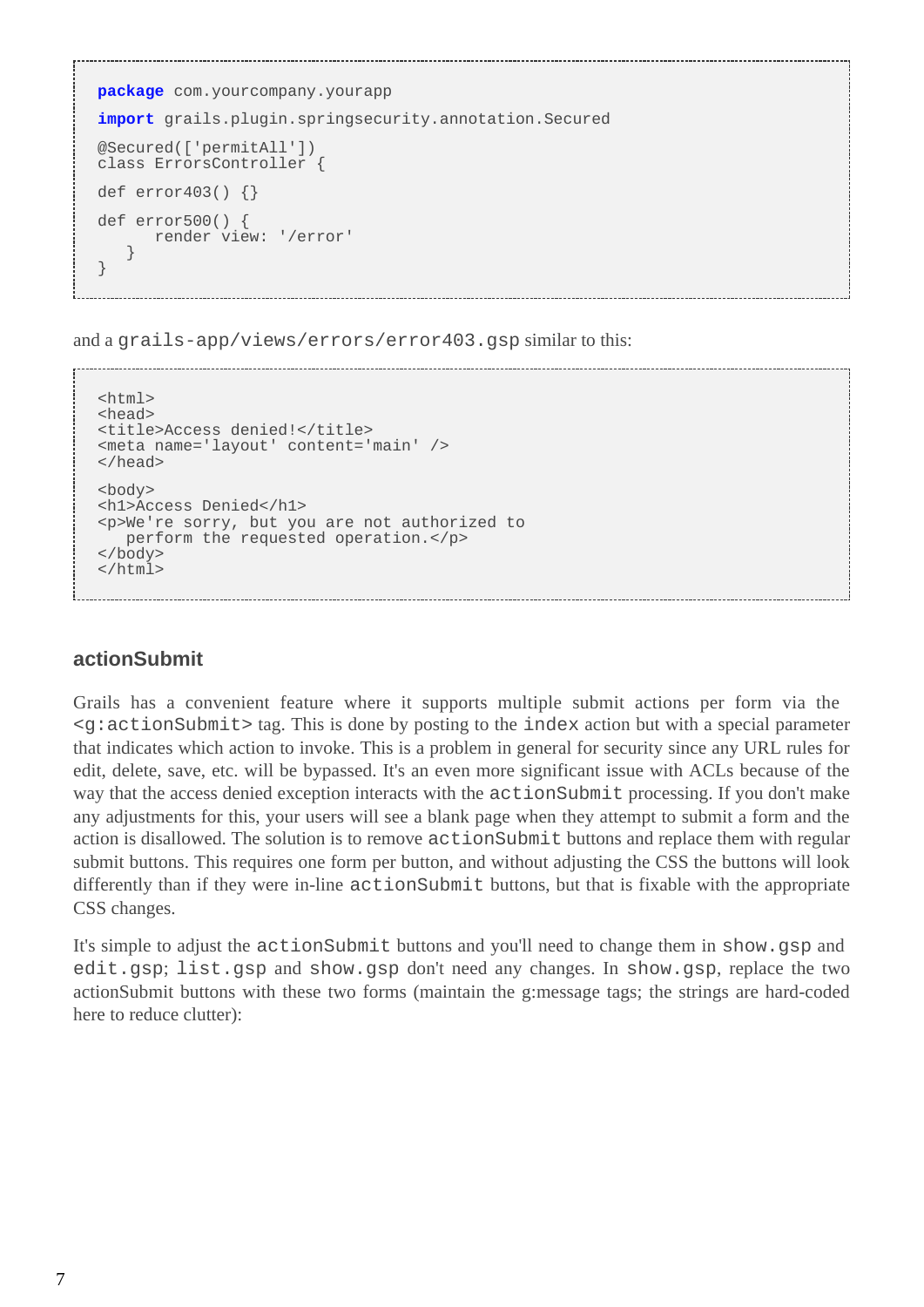```
<div class="buttons">
   <g:form action='edit'>
      <g:hiddenField name="id" value="${reportInstance?.id}" />
       <span class="button">
          <g:submitButton class="edit" name="Edit" />
      </span>
   </g:form>
   <g:form action='delete'>
       <g:hiddenField name="id" value="${reportInstance?.id}" />
       <span class="button">
          <g:submitButton class="delete" name="Delete"
                           onclick="return confirm('Are you sure?');" />
       </span>
   </g:form>
</div>
```
In edit.gsp, change the <form> tag to

```
<g:form action='update'>
```
and convert the update button to a regular submit button:

```
<div class="buttons">
    <span class="button">
       <g:submitButton class="save" name="Update" />
    </span>
</div>
```
and move the delete button out of the form into its own form just below the main form:

```
<g:form action='delete'>
   <g:hiddenField name="id" value="${reportInstance?.id}" />
    <div class="buttons">
       <span class="button">
          <g:submitButton class="delete" name="Delete"
                           onclick="return confirm('Are you sure?');" />
       </span>
  \langlediv>
</g:form>
```
## <span id="page-7-0"></span>**2.3 Domain Classes**

The plugin uses domain classes to manage database state. Ordinarily the database structure isn't all that important, but to be compatible with the traditional JDBC-based Spring Security code, the domain classes are configured to generate the table and column names that are used there.

The plugin classes related to persistence use these classes, so they're included in the plugin but can be overridden by running the s2-create-acl-domains script.

As you can see, the database structure is highly normalized.

#### **AclClass**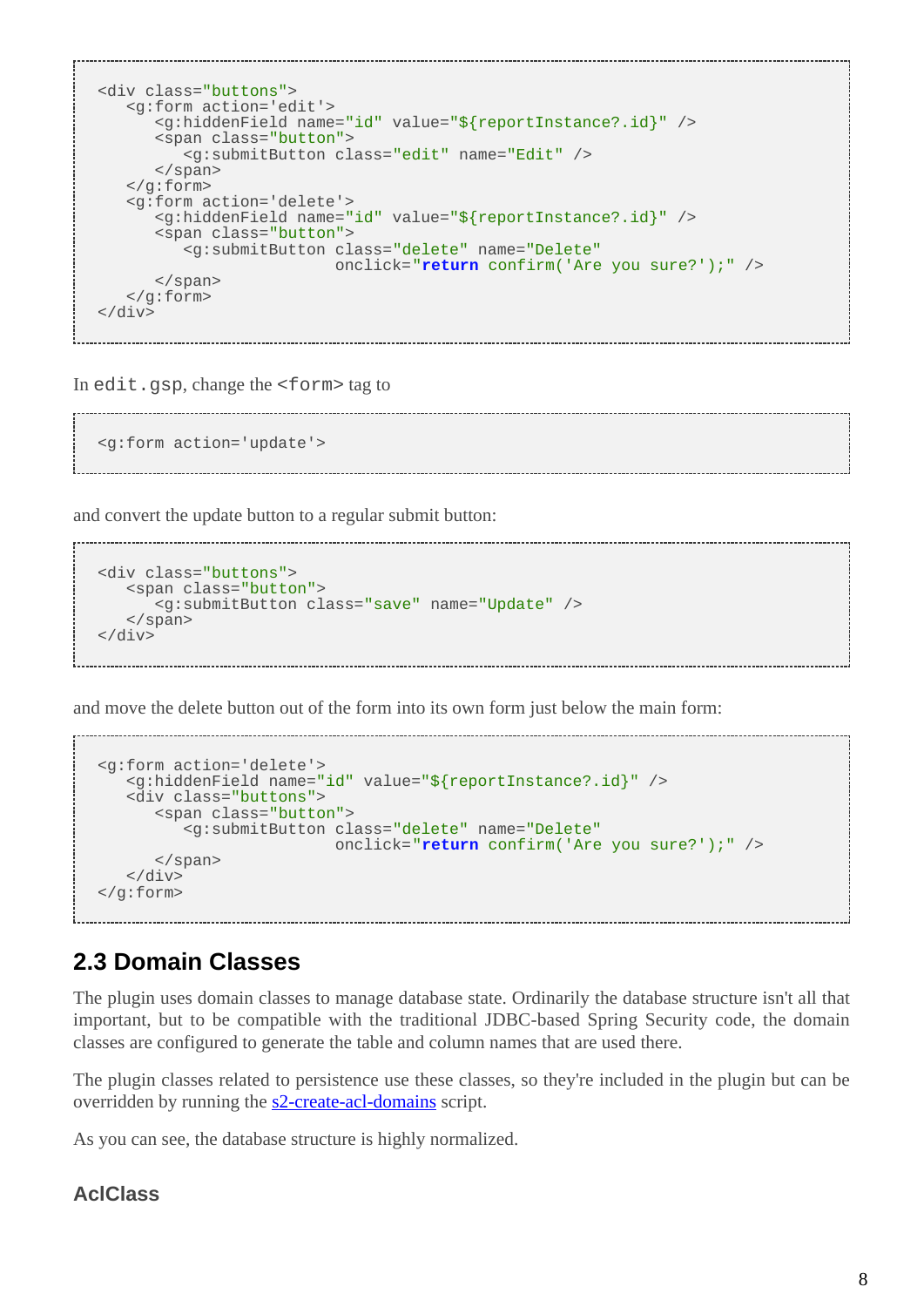The AclClass domain class contains entries for the names of each application domain class that has associated permissions:

```
class AclClass {
String className
@Override
   String toString() {
       "AclClass id $id, className $className"
 }
static mapping = {
      className column: 'class'
       version false
    }
static constraints = {
       className unique: true
    }
}
```
#### **AclSid**

The AclSid domain class contains entries for the names of grant recipients (a principal or authority - SID is an acronym for "security identity"). These are typically usernames (where principal is true ) but can also be a GrantedAuthority (role name, where principal is false). When granting permissions to a role, any user with that role receives that permission:

```
class AclSid {
String sid
   boolean principal
@Override
   String toString() {
       "AclSid id $id, sid $sid, principal $principal"
    }
static mapping = {
       version false
 }
static constraints = {
      principal unique: 'sid'
    }
}
```
#### **AclObjectIdentity**

The AclObjectIdentity domain class contains entries representing individual domain class instances (OIDs). It has a field for the instance id (objectId) and domain class (aclClass) that uniquely identify the instance. In addition there are optional nullable fields for the parent OID ( parent) and owner (owner). There's also a flag (entriesInheriting) to indicate whether ACL entries can inherit from a parent ACL.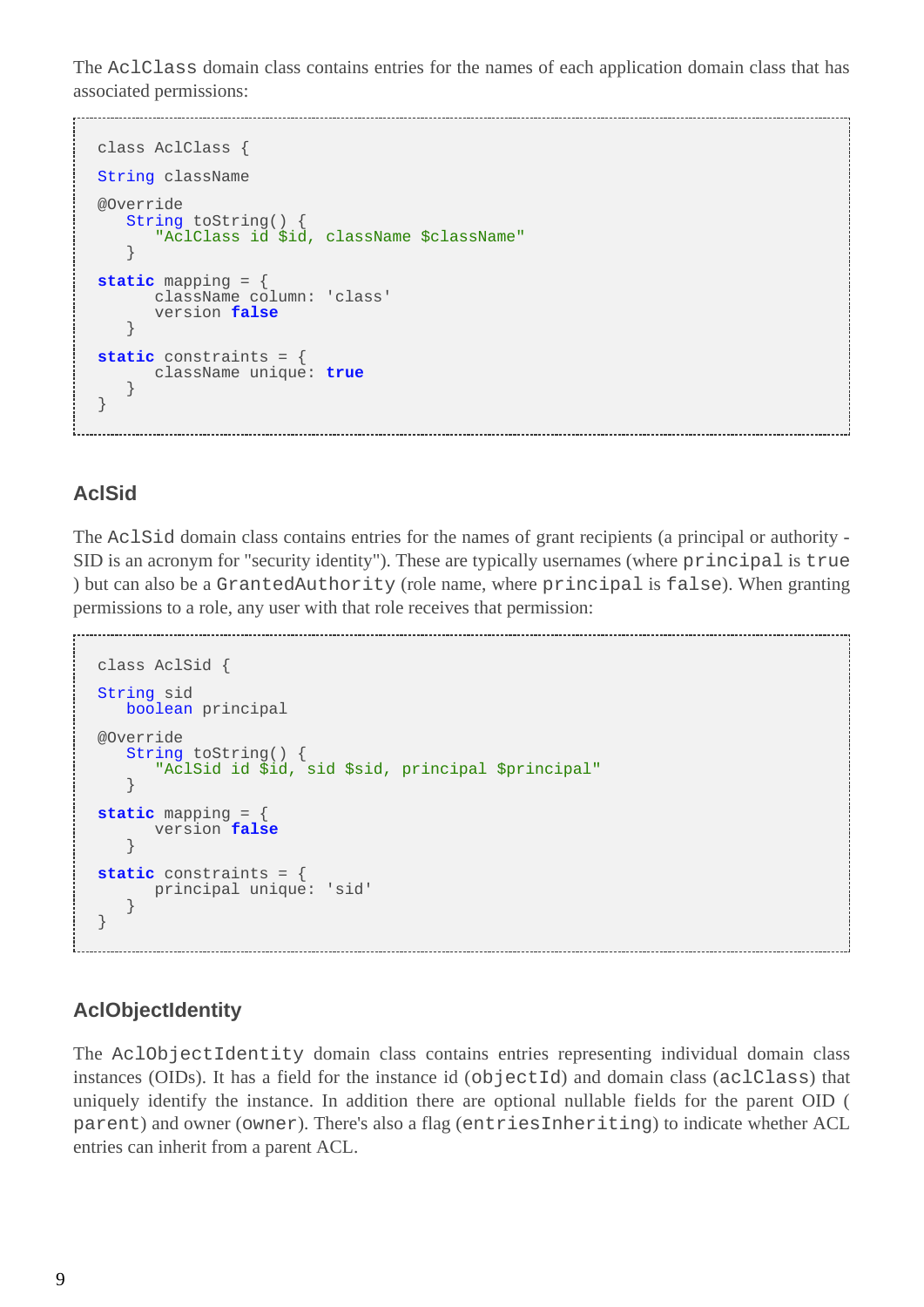```
class AclObjectIdentity extends AbstractAclObjectIdentity {
Long objectId
@Override
   String toString()
       "AclObjectIdentity id $id, aclClass $aclClass.className, " +
       "objectId $objectId, entriesInheriting $entriesInheriting"
 }
static mapping = {
       version false
       aclClass column: 'object_id_class'
       owner column: 'owner_sid'
       parent column: 'parent_object'
       objectId column: 'object_id_identity'
    }
static constraints = {
       objectId unique: 'aclClass'
 }
}
```
AclObjectIdentity actually extends a base class, AbstractAclObjectIdentity:

```
abstract class AbstractAclObjectIdentity {
AclClass aclClass
    AclObjectIdentity parent
    AclSid owner
    boolean entriesInheriting
static constraints = {
       parent nullable: true
       owner nullable: true
    }
}
```
By default it's assumed that domain classes have a numeric primary key, but that's not required. So the default implementation has a Long objectId field, but if you want to support other types of ids you can change that field and retain the other standard functionality from the base class.

### **AclEntry**

Finally, the AclEntry domain class contains entries representing grants (or denials) of a permission on an object instance to a recipient. The aclObjectIdentity field references the domain class instance (since an instance can have many granted permissions). The sid field references the recipient. The granting field determines whether the entry grants the permission (true) or denies it (false). The aceOrder field specifies the position of the entry, which is important because the entries are evaluated in order and the first matching entry determines whether access is allowed. auditSuccess and auditFailure determine whether to log success and/or failure events (these both default to false).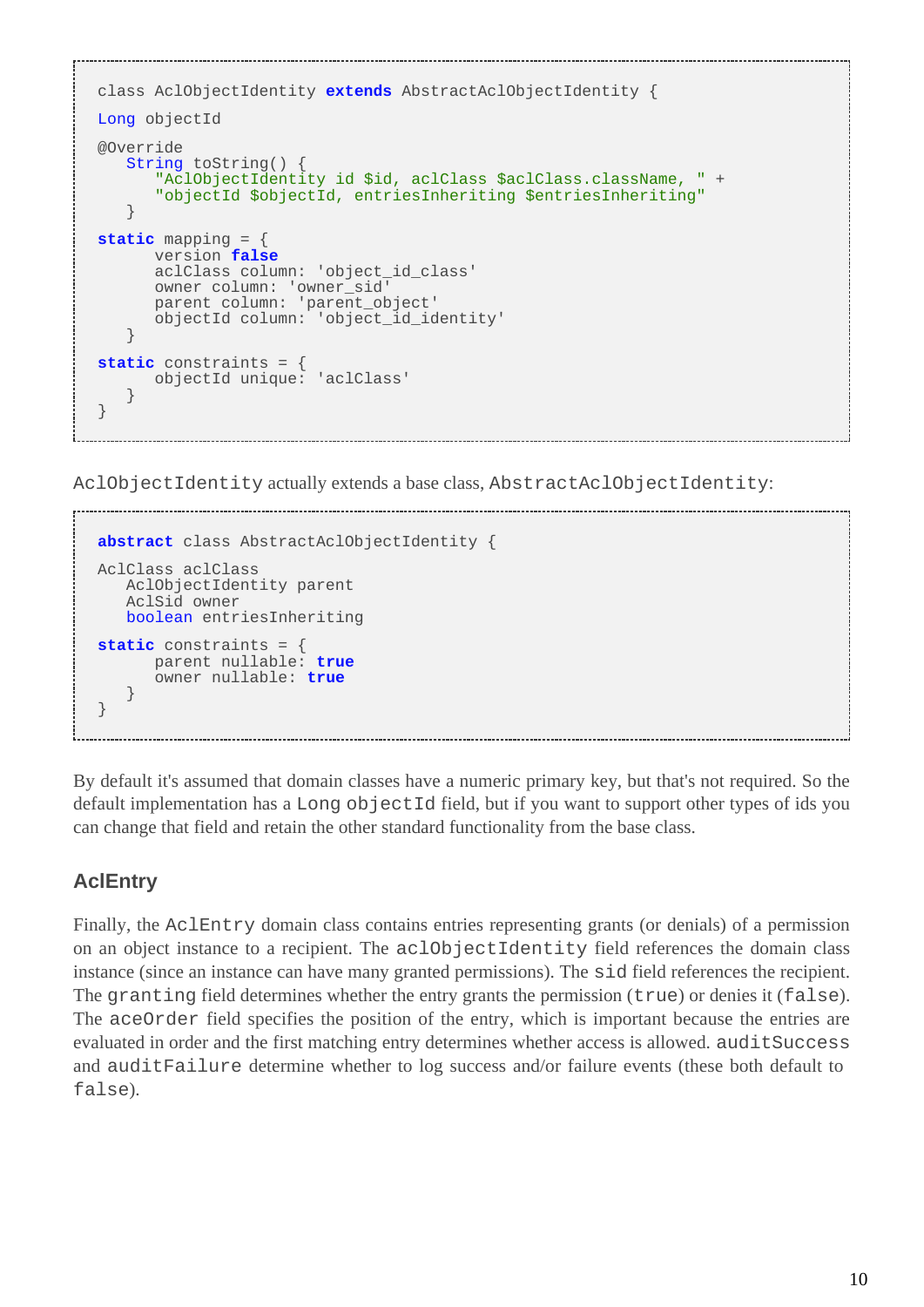The mask field holds the permission. This can be a source of confusion because the name (and the Spring Security documentation) indicates that it's a bit mask. A value of 1 indicates permission A, a value of 2 indicates permission B, a value of 4 indicates permission C, a value of 8 indicates permission D, etc. So you would think that a value of 5 would indicate a grant of both permission A and C. Unfortunately this is not the case. There is a **[CumulativePermission](http://docs.spring.io/spring-security/site/docs/3.2.x/apidocs/org/springframework/security/acls/domain/CumulativePermission.html)** class that supports this, but the standard classes don't support it (AclImpl.isGranted() checks for == rather than using | (bitwise or) so a combined entry would never match). So rather than grouping all permissions for one recipient on one instances into a bit mask, you must create individual records for each. This will be addressed in Spring Security 3.1 however.

```
class AclEntry {
AclObjectIdentity aclObjectIdentity
   int aceOrder
    AclSid sid
    int mask
   boolean granting
   boolean auditSuccess
   boolean auditFailure
@Override
    String toString() {
       "AclEntry id $id, aceOrder $aceOrder, mask $mask, " +
       "granting $granting, aclObjectIdentity $aclObjectIdentity"
    }
static mapping = {
       version false
       sid column: 'sid'
       aclObjectIdentity column: 'acl_object_identity'
    }
static constraints = {
       aceOrder unique: 'aclObjectIdentity'
 }
}
```
## <span id="page-10-0"></span>**2.4 Configuration**

Creating, editing, or deleting permissions requires an authenticated user. In most cases if the authenticated user is the owner of the ACL then access is allowed, but granted roles also affect whether access is allowed. The default required role is ROLE\_ADMIN for all actions, but this can be configured in grails-app/conf/Config.groovy. This table summarizes the attribute names and the corresponding actions that are allowed for it:

| <b>Attribute</b>                                                         | <b>Affected methods</b>                                                                                                                       |
|--------------------------------------------------------------------------|-----------------------------------------------------------------------------------------------------------------------------------------------|
| grails.plugin.springsecurity.<br>acl.authority.<br>modifyAuditingDetails | AuditableAcl.updateAuditing()                                                                                                                 |
| grails.plugin.springsecurity.<br>acl.authority.changeOwnership           | OwnershipAcl.setOwner()                                                                                                                       |
| grails.plugin.springsecurity.<br>acl.authority.<br>changeAclDetails      | MutableAcl.deleteAce(),<br>MutableAcl.insertAce(),<br>MutableAcl.setEntriesInheriting(),<br>MutableAcl.setParent(),<br>MutableAcl.updateAce() |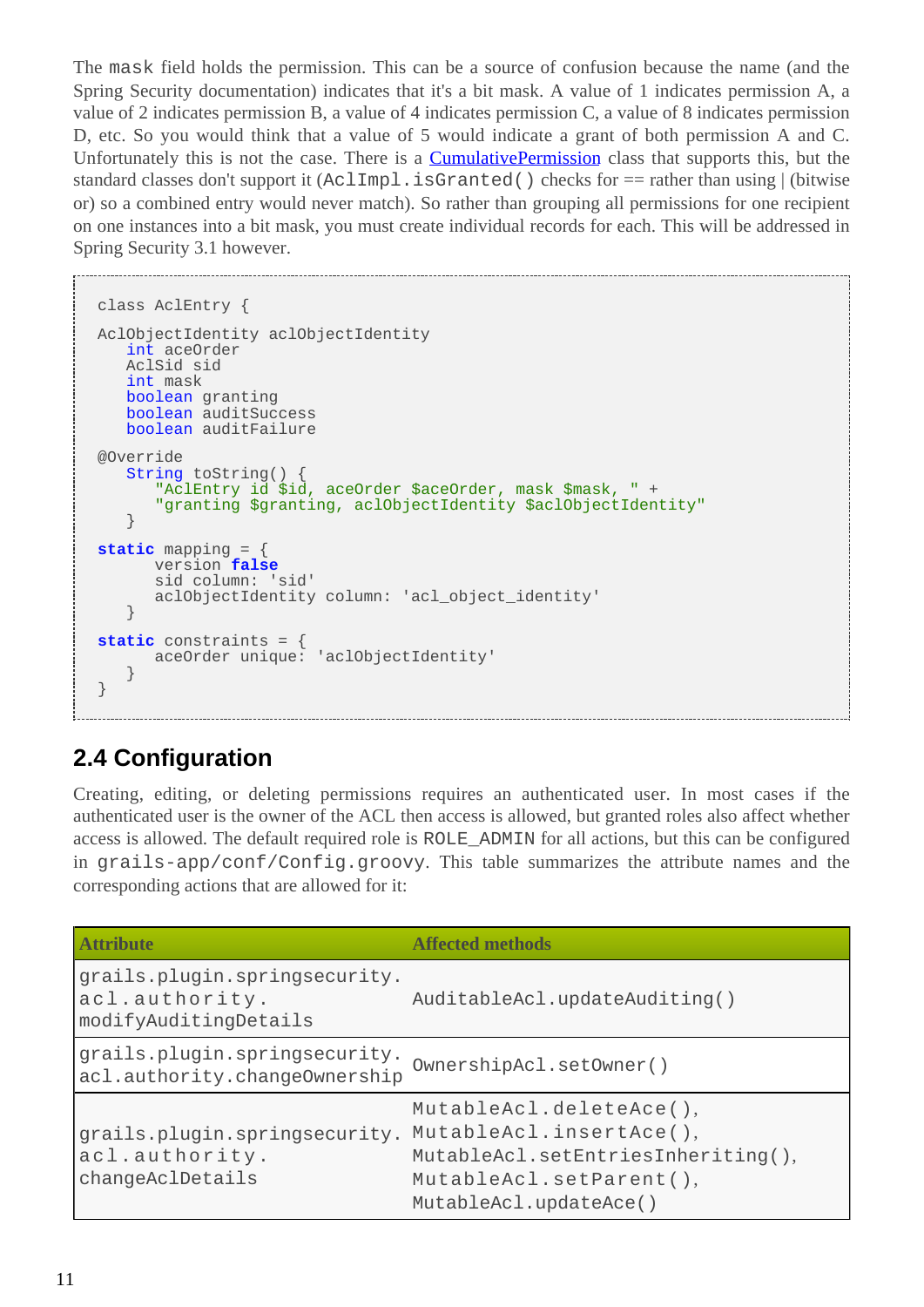You can leave the attributes set to ROLE\_ADMIN or change them to have separate values, e.g.

```
grails.plugin.springsecurity.acl.authority.
         modifyAuditingDetails = 'ROLE_ACL_MODIFY_AUDITING'
grails.plugin.springsecurity.acl.authority.
         changeOwnership = 'ROLE_ACL_CHANGE_OWNERSHIP'
grails.plugin.springsecurity.acl.authority.
         changeAclDetails = 'ROLE_ACL_CHANGE_DETAILS'
```
#### **Run-As Authentication Replacement**

There are also two options to configure **[Run-As Authentication Replacement](http://docs.spring.io/spring-security/site/docs/3.2.x/reference/htmlsingle/#runas)**:

| <b>Attribute</b>                          | <b>Meaning</b>                                                                                                                                                                                                       |
|-------------------------------------------|----------------------------------------------------------------------------------------------------------------------------------------------------------------------------------------------------------------------|
| grails.plugin.springsecurity.<br>useRunAs | change to true to enable; defaults to false                                                                                                                                                                          |
| runAs.key                                 | a shared key between the two standard implementation<br>grails.plugin.springsecurity. classes, used to verify that a third party hasn't created a<br>token for the user; should be changed from its default<br>value |

Example:

```
grails.plugin.springsecurity.useRunAs = true
grails.plugin.springsecurity.runAs.key = 'your run-as key'
```
### <span id="page-11-0"></span>**2.5 Run-As Authentication Replacement**

Although not strictly related to ACLs, the plugin implements **[Run-As Authentication Replacemen](http://docs.spring.io/spring-security/site/docs/3.2.x/reference/htmlsingle/#runas)t** since it's related to method security in general. This feature is similar to the Switch User feature of the Spring Security Core plugin, but instead of running as another user until you choose to revert to your original Authentication, the temporary authentication switch only lasts for one method invocation.

For example, in this service some Method() requires that the authenticated user have ROLE\_ADMIN and will also be granted ROLE\_RUN\_AS\_SUPERUSER for the duration of the method only:

```
class SecureService {
@Secured(['ROLE_ADMIN', 'RUN_AS_SUPERUSER'])
   def someMethod() {
 …
    }
}
```
### <span id="page-11-1"></span>**2.6 Custom Permissions**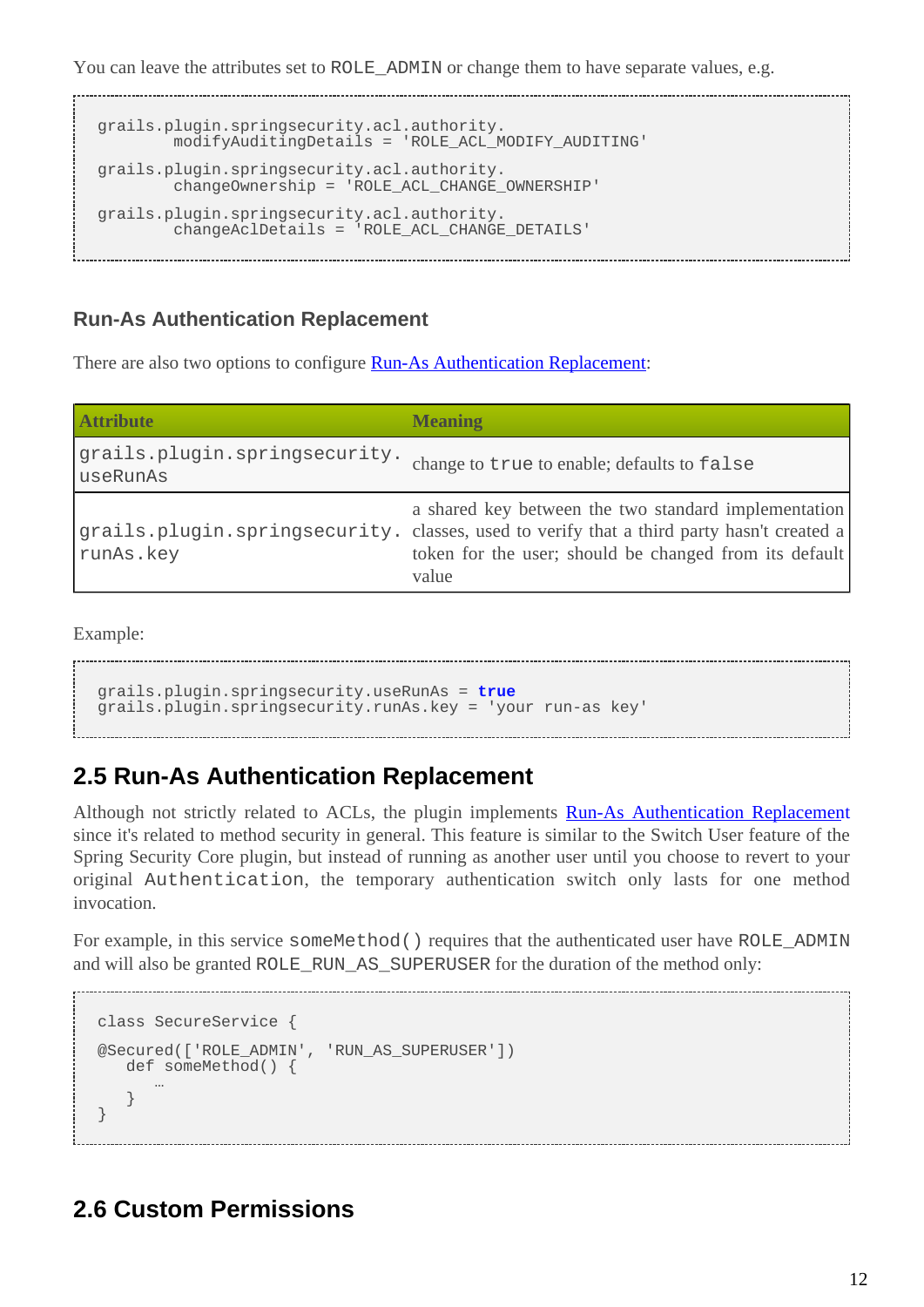By default there are 5 permissions available from the org.springframework.security.acls.domain. BasePermission class: READ, WRITE, CREATE, DELETE, and ADMINISTRATION. You can also add your own permissions if these aren't sufficient.

The easiest approach is to create a subclass of BasePermission and add your new permissions there. This way you retain the default permissions and can use them if you need. For example, here's a subclass that adds a new APPROVE permission:

```
package com.mycompany.myapp;
import org.springframework.security.acls.domain.BasePermission;
import org.springframework.security.acls.model.Permission;
public class MyPermission extends BasePermission {
public static final Permission APPROVE = new MyPermission(1 << 5, 'V');
protected MyPermission(int mask) {
       super(mask);
    }
protected MyPermission(int mask, char code) {
       super(mask, code);
 }
}
```
It sets the mask value to 32 ( $1 \ll 5$ ) since the values up to 16 are defined in the base class.

To use your class instead of the default, specify it in with the grails.plugin.springsecurity.acl. permissionClass attribute either as a Class or a String, for example

**import** com.mycompany.myapp.MyPermissions … grails.plugin.springsecurity.acl. permissionClass = MyPermissions

or

```
grails.plugin.springsecurity.acl.permissionClass =
'com.mycompany.myapp.MyPermissions'
```
You can also override the aclPermissionFactory bean in grails-app/conf/spring/resources.groovy, keeping the org.springframework.security.acls.domain. DefaultPermissionFactory class but passing your class as the constructor argument to keep it from defaulting to BasePermission, or do a more complex override to more fully reconfigure the behavior:

```
import org.springframework.security.acls.domain.DefaultPermissionFactory
import com.mycompany.myapp.MyPermission
beans = \{ aclPermissionFactory(DefaultPermissionFactory, MyPermission)
}
```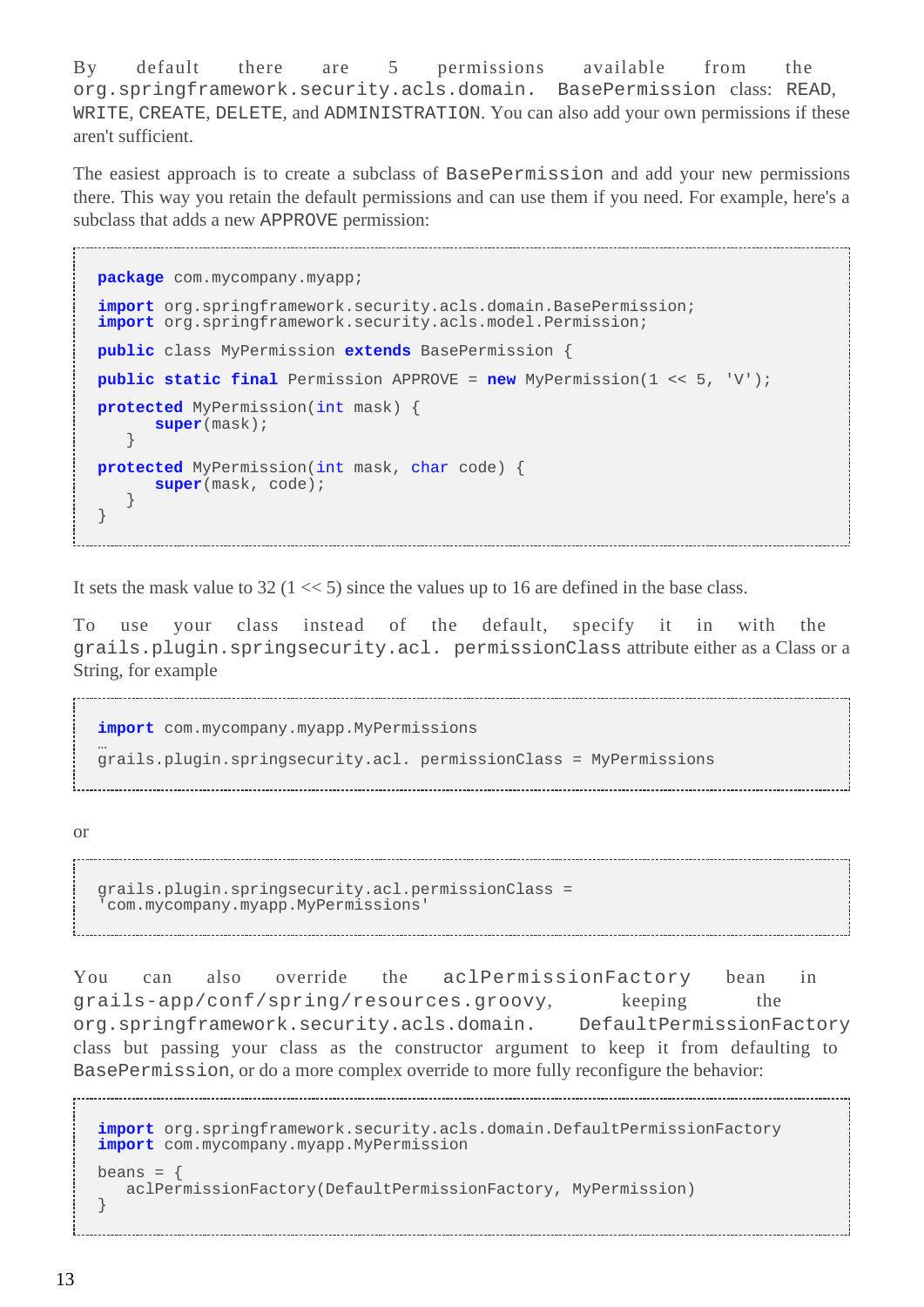Once this is done you can use the permission like any other, specifying its quoted lowercase name in an expression, e.g.

```
@PreAuthorize("hasPermission(#id, 'com.testacl.Report', 'approve')")
 Report get(long id) {
  Report.get id
 }
```
- 1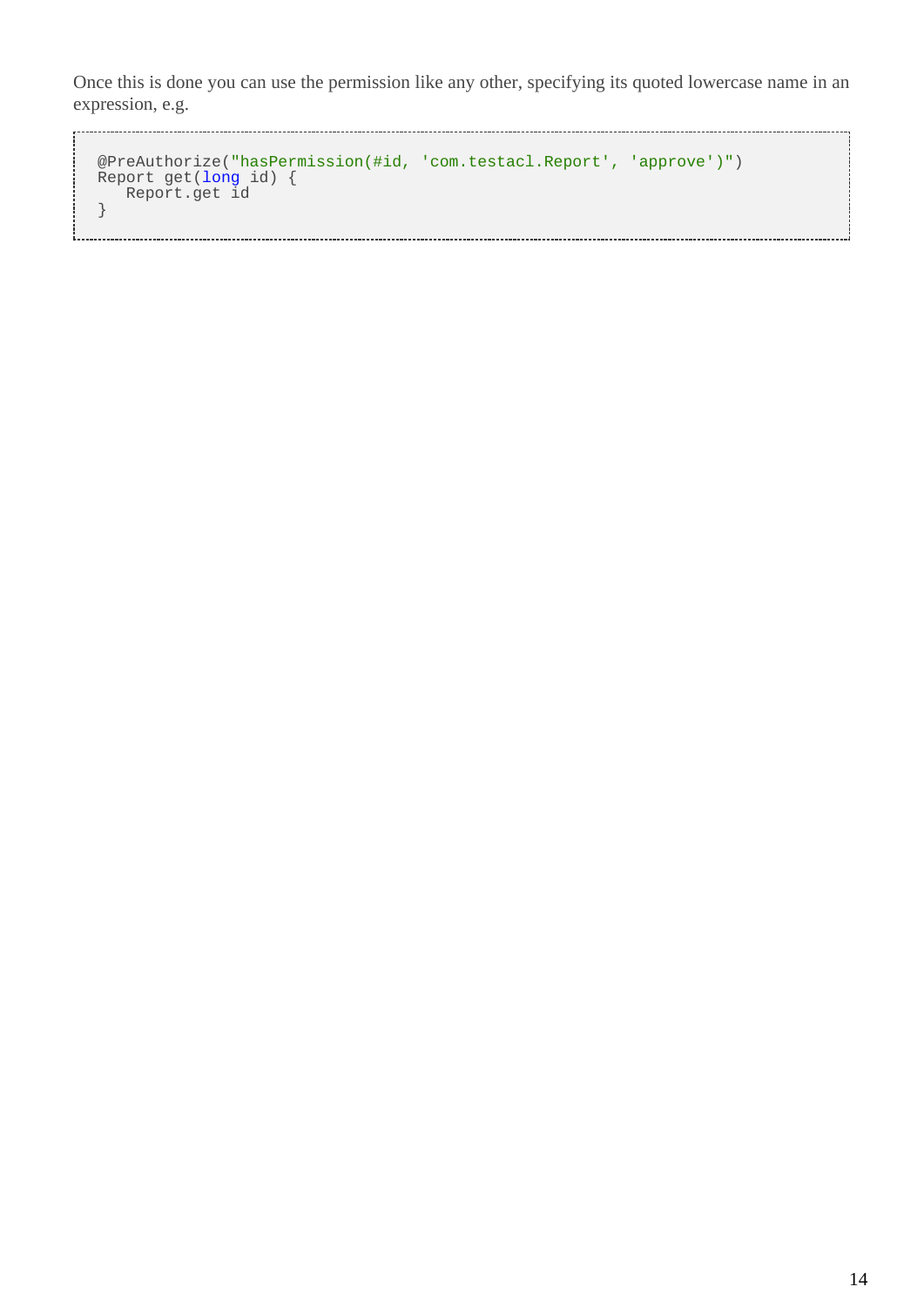## <span id="page-14-0"></span>**3 Tutorial**

First create a test application:

```
$ grails create-app acltest
$ cd acltest
```
Install the plugin by adding it to the plugins section in BuildConfig.groovy:

```
plugins {
 …
    runtime ':spring-security-acl:2.0.1'
}
```
This will install the **[Spring Security Core](http://grails.org/plugin/spring-security-core)** plugin, so you'll need to configure that by running the s2-quickstart script:

\$ grails s2-quickstart com.testacl User Role

The ACL support uses domain classes but to allow customizing the domain classes (e.g. to enable Hibernate 2nd-level caching) there's a script that copies the domain classes into your application, s2-create-acl-domains. This script is run when the plugin is installed (otherwise the plugin code wouldn't compile) but you can run it again to re-create the domain classes:

```
$ grails s2-create-acl-domains
```
Note that you cannot change the domain class names or packages since they're used by the plugin. The domain class mappings are configured to generate the same DDL as is required by the standard Spring Security JDBC implementation for portability.

We'll need a domain class to test with, so create a Report domain class:

\$ grails create-domain-class com.testacl.Report

and add a name property for testing:

```
package com.testacl
class Report {
    String name
}
```
Next we'll create a service to test ACLs: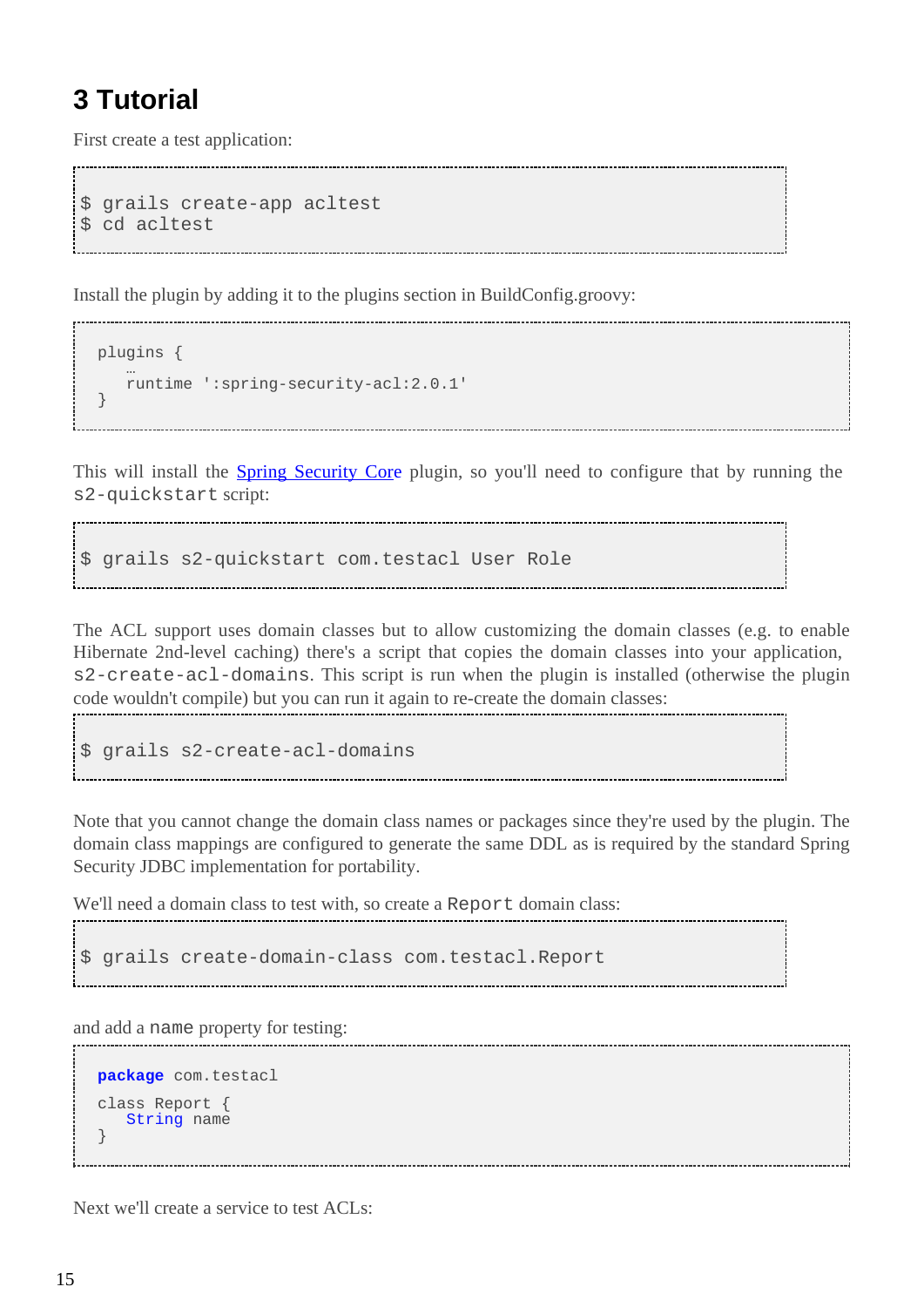\$ grails create-service com.testacl.Report

and add some methods that work with Reports:

```
package com.testacl
import org.springframework.security.access.prepost.PostFilter
import org.springframework.security.access.prepost.PreAuthorize
import org.springframework.security.acls.domain.BasePermission
import org.springframework.security.acls.model.Permission
import org.springframework.transaction.annotation.Transactional
class ReportService {
def aclPermissionFactory
    def aclService
    def aclUtilService
    def springSecurityService
void addPermission(Report report, String username, int permission) {
       addPermission report, username,
            aclPermissionFactory.buildFromMask(permission)
    }
@PreAuthorize("hasPermission(#report, admin)")
    @Transactional
    void addPermission(Report report, String username,
                       Permission permission) {
       aclUtilService.addPermission report, username, permission
    }
@Transactional
    @PreAuthorize("hasRole('ROLE_USER')")
    Report create(String name) {
       Report report = new Report(name: name)
       report.save()
// Grant the current principal administrative permission
       addPermission report, springSecurityService.authentication.name,
                     BasePermission.ADMINISTRATION
report
    }
@PreAuthorize("hasPermission(#id, 'com.testacl.Report', read) or " +
                  "hasPermission(#id, 'com.testacl.Report', admin)")
    Report get(long id) {
       Report.get id
 }
@PreAuthorize("hasRole('ROLE_USER')")
    @PostFilter("hasPermission(filterObject, read) or " +
                "hasPermission(filterObject, admin)")
    List<Report> list(Map params) {
       Report.list params
 }
int count() {
       Report.count()
    }
@Transactional
    @PreAuthorize("hasPermission(#report, write) or " +
                  "hasPermission(#report, admin)")
    void update(Report report, String name) {
       report.name = name
 }
```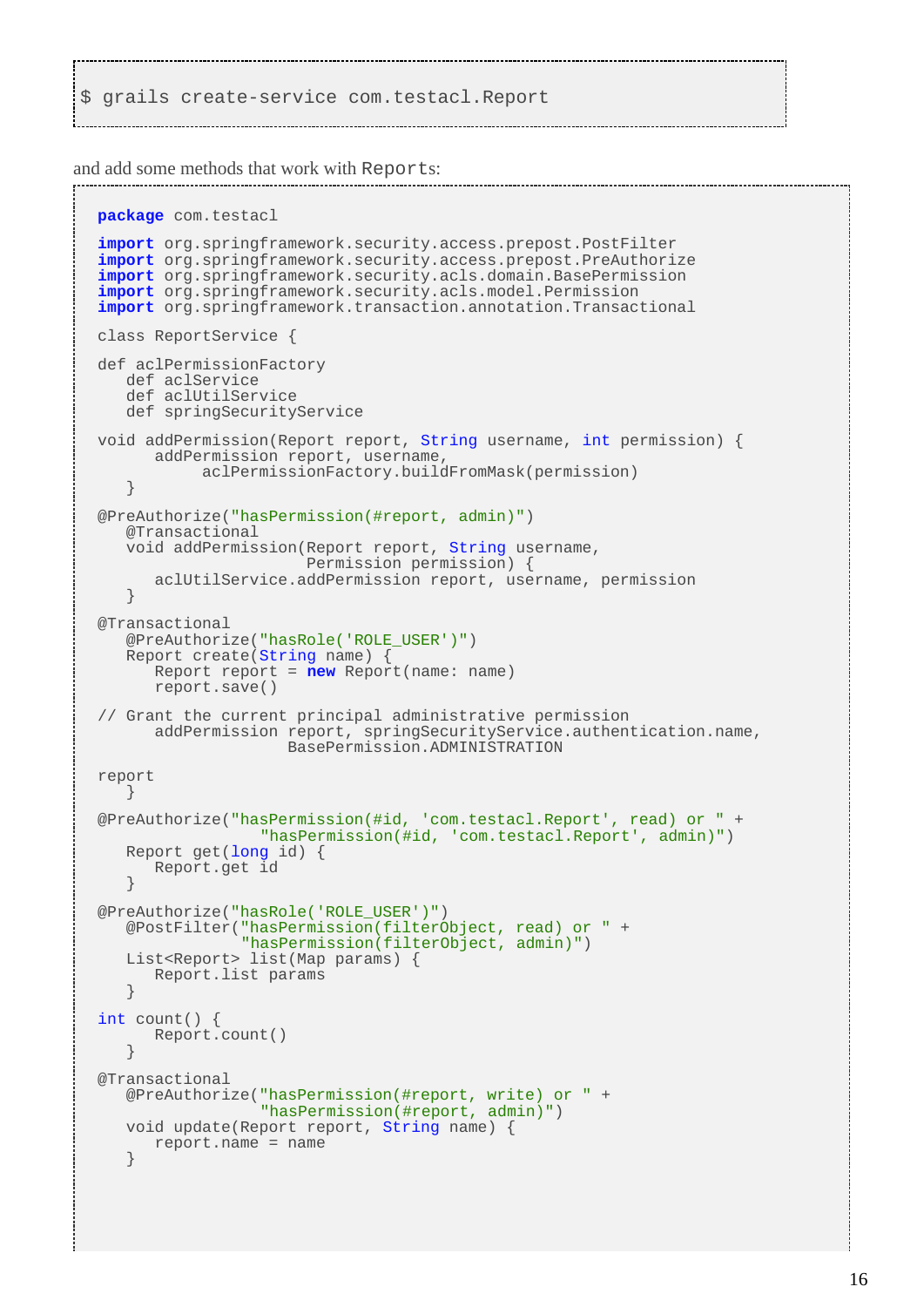```
@Transactional
 @PreAuthorize("hasPermission(#report, delete) or " +
 "hasPermission(#report, admin)")
   void delete(Report report) {
      report.delete()
// Delete the ACL information as well
      aclUtilService.deleteAcl report
 }
@Transactional
   @PreAuthorize("hasPermission(#report, admin)")
   void deletePermission(Report report, String username, Permission
permission) {
     def acli = \text{adUtilService.readAcl}(\text{report})// Remove all permissions associated with this particular
      // recipient (string equality to KISS)
 acl.entries.eachWithIndex { entry, i ->
 if (entry.sid.equals(recipient) &&
               entry.permission.equals(permission)) {
         acl.deleteAce i
 }
      }
aclService.updateAcl acl
   }
}
```
The configuration specifies these rules:

- addPermission requires that the authenticated user have admin permission on the report instance to grant a permission to someone else
- create requires that the authenticated user have ROLE\_USER
- get requires that the authenticated user have read or admin permission on the specified Report
- list requires that the authenticated user have ROLE\_USER and read or admin permission on each returned Report; instances that don't have granted permissions will be removed from the returned List
- count has no restrictions
- update requires that the authenticated user have write or admin permission on the report instance to edit it
- delete requires that the authenticated user have delete or admin permission on the report instance to edit it
- deletePermission requires that the authenticated user have admin permission on the report instance to delete a grant

To test this out we'll need some users; create those and their grants in BootStrap.groovy:

```
import com.testacl.Report
import com.testacl.Role
import com.testacl.User
import com.testacl.UserRole
import static
org.springframework.security.acls.domain.BasePermission.ADMINISTRATION
import static org.springframework.security.acls.domain.BasePermission.DELETE
import static org.springframework.security.acls.domain.BasePermission.READ
import static org.springframework.security.acls.domain.BasePermission.WRITE
```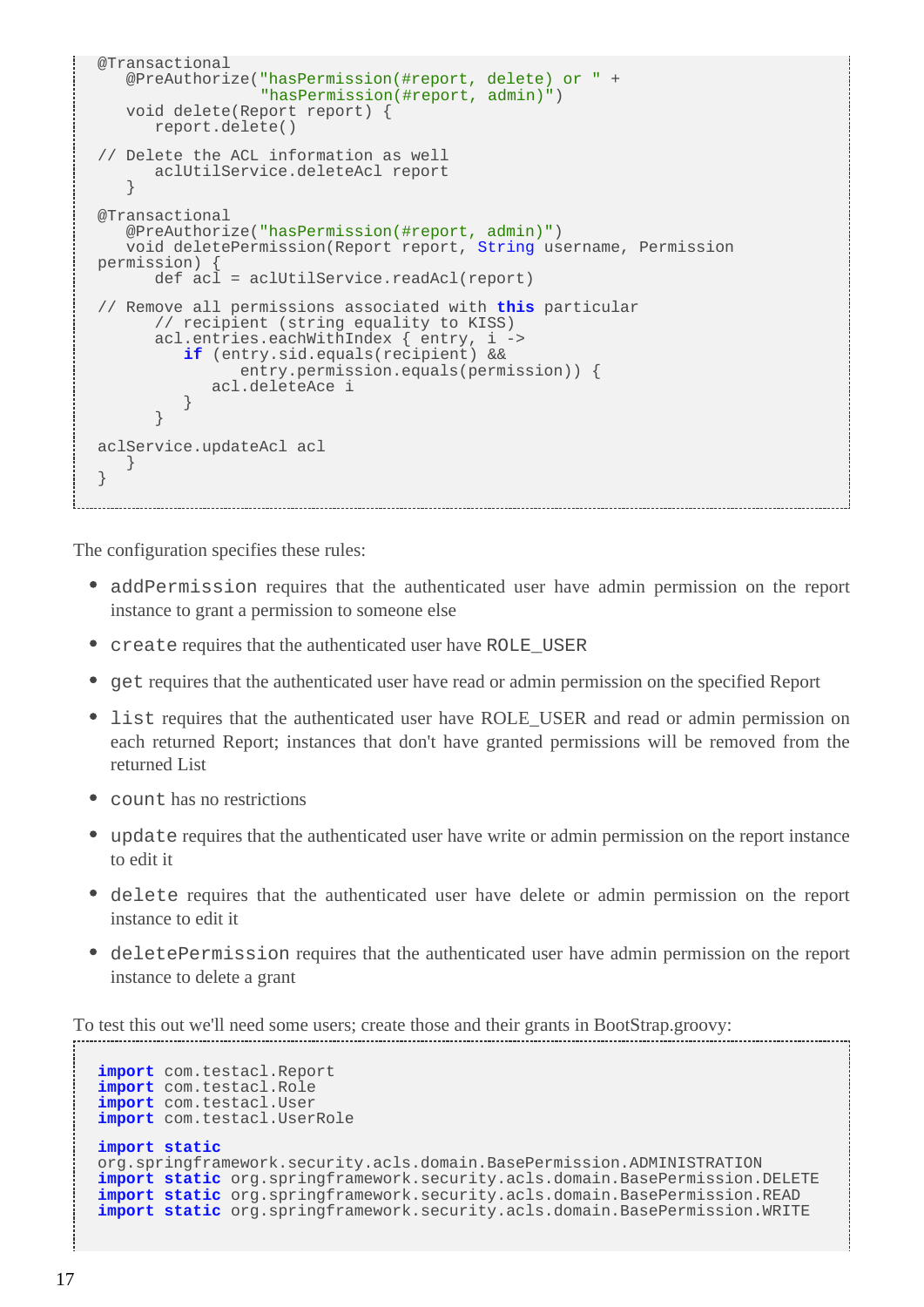```
import org.springframework.security.authentication.
UsernamePasswordAuthenticationToken
import org.springframework.security.core.authority.AuthorityUtils
import org.springframework.security.core.context.SecurityContextHolder as SCH
class BootStrap {
def aclService
    def aclUtilService
    def objectIdentityRetrievalStrategy
    def sessionFactory
def init = { servletContext ->
       createUsers()
       loginAsAdmin()
       grantPermissions()
       sessionFactory.currentSession.flush()
// logout
       SCH.clearContext()
    }
private void loginAsAdmin() {
       // have to be authenticated as an admin to create ACLs
       SCH.context.authentication = new UsernamePasswordAuthenticationToken(
             'admin', 'admin123',
             AuthorityUtils.createAuthorityList('ROLE_ADMIN'))
 }
private void createUsers() {
       def roleAdmin = new Role(authority: 'ROLE_ADMIN').save()
       def roleUser = new Role(authority: 'ROLE_USER').save()
3.times {
         long id = it +1 def user = new User(username: "user$id", enabled: true,
            password: "password$id").save()
          UserRole.create user, roleUser
       }
def admin = new User(username: 'admin', enabled: true,
          password: 'admin123').save()
UserRole.create admin, roleUser
       UserRole.create admin, roleAdmin, true
 }
private void grantPermissions() {
       def reports = []
       100.times {
         long id = it + 1 def report = new Report(name: "report$id").save()
          reports << report
          aclService.createAcl(
                objectIdentityRetrievalStrategy.getObjectIdentity(report))
 }
// grant user 1 admin on 11,12 and read on 1-67
       aclUtilService.addPermission reports[10], 'user1', ADMINISTRATION
       aclUtilService.addPermission reports[11], 'user1', ADMINISTRATION
       67.times {
         aclUtilService.addPermission reports[it], 'user1', READ
 }
// grant user 2 read on 1-5, write on 5
       5.times {
          aclUtilService.addPermission reports[it], 'user2', READ
 }
       aclUtilService.addPermission reports[4], 'user2', WRITE
// user 3 has no grants
// grant admin admin on all
       for (report in reports) {
          aclUtilService.addPermission report, 'admin', ADMINISTRATION
 }
```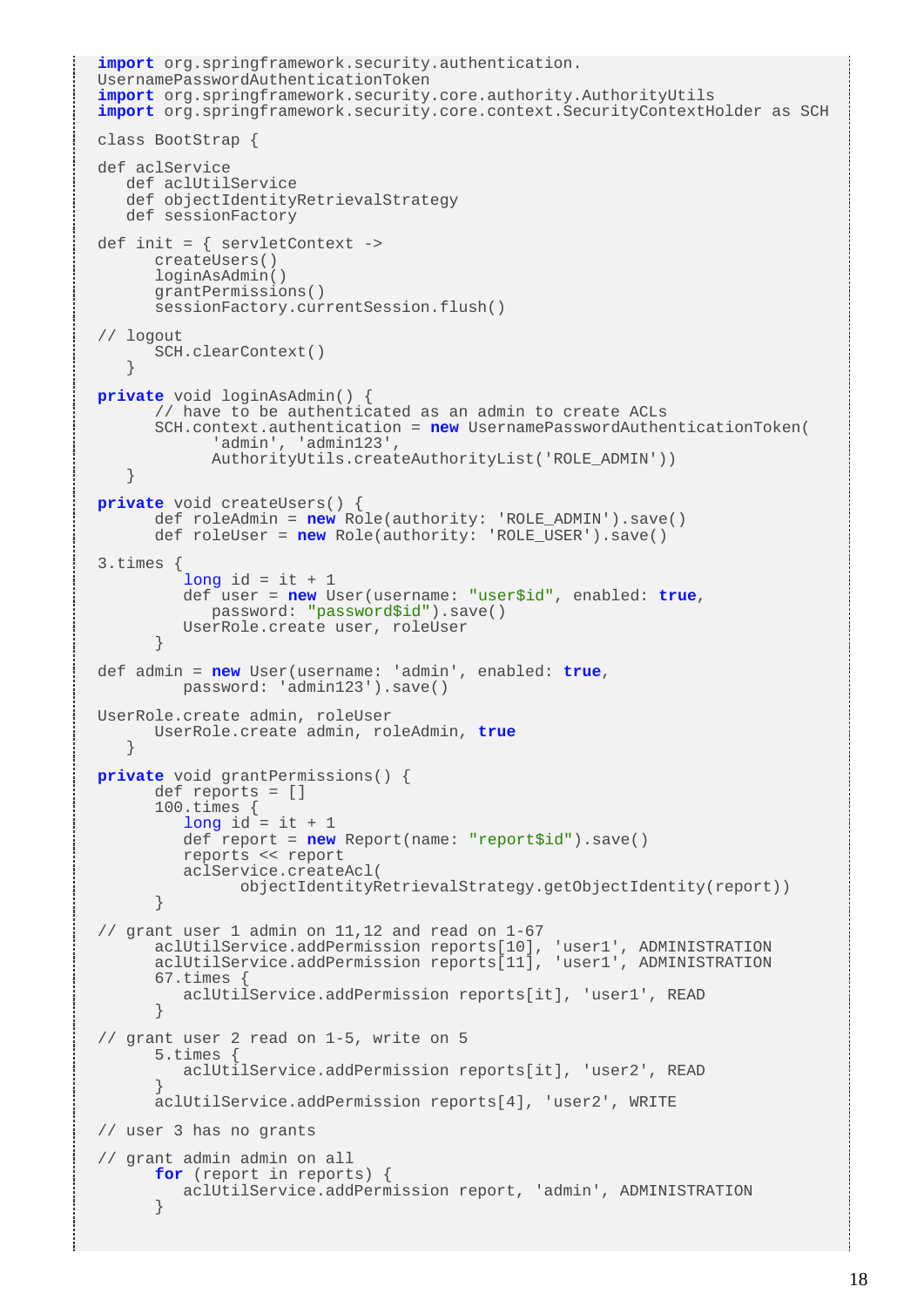```
// grant user 1 ownership on 1,2 to allow the user to grant
 aclUtilService.changeOwner reports[0], 'user1'
 aclUtilService.changeOwner reports[1], 'user1'
   }
}
```
And to have a UI to test with, let's create a Report controller and GSPs:

```
$ grails generate-all com.testacl.Report
```
But to use the controller, it will have to be reworked to use ReportService. It's a good idea to put all create/edit/delete code in a transactional service, but in this case we need to move all database access to the service to ensure that appropriate access checks are made:

```
package com.testacl
import org.springframework.dao.DataIntegrityViolationException
import org.springframework.security.acls.model.Permission
import grails.plugin.springsecurity.annotation.Secured
@Secured(['ROLE_USER'])
class ReportController {
static defaultAction = 'list'
def reportService
def list() {
       params.max = Math.min(params.max ? params.int('max') : 10, 100)
       [reportInstanceList: reportService.list(params),
        reportInstanceTotal: reportService.count()]
    }
def create() {
       [reportInstance: new Report(params)]
    }
def save() {
      def report = reportService.create(params.name)
       if (!renderWithErrors('create', report)) {
          redirectShow "Report $report.id created", report.id
 }
 }
def show() {
       def report = findInstance()
       if (!report) return
[reportInstance: report]
 }
def edit() {
      def report = findInstance()
       if (!report) return
[reportInstance: report]
 }
def update() {
      def report = findInstance()
       if (!report) return
reportService.update report, params.name
 if (!renderWithErrors('edit', report)) {
          redirectShow "Report $report.id updated", report.id
       }
    }
```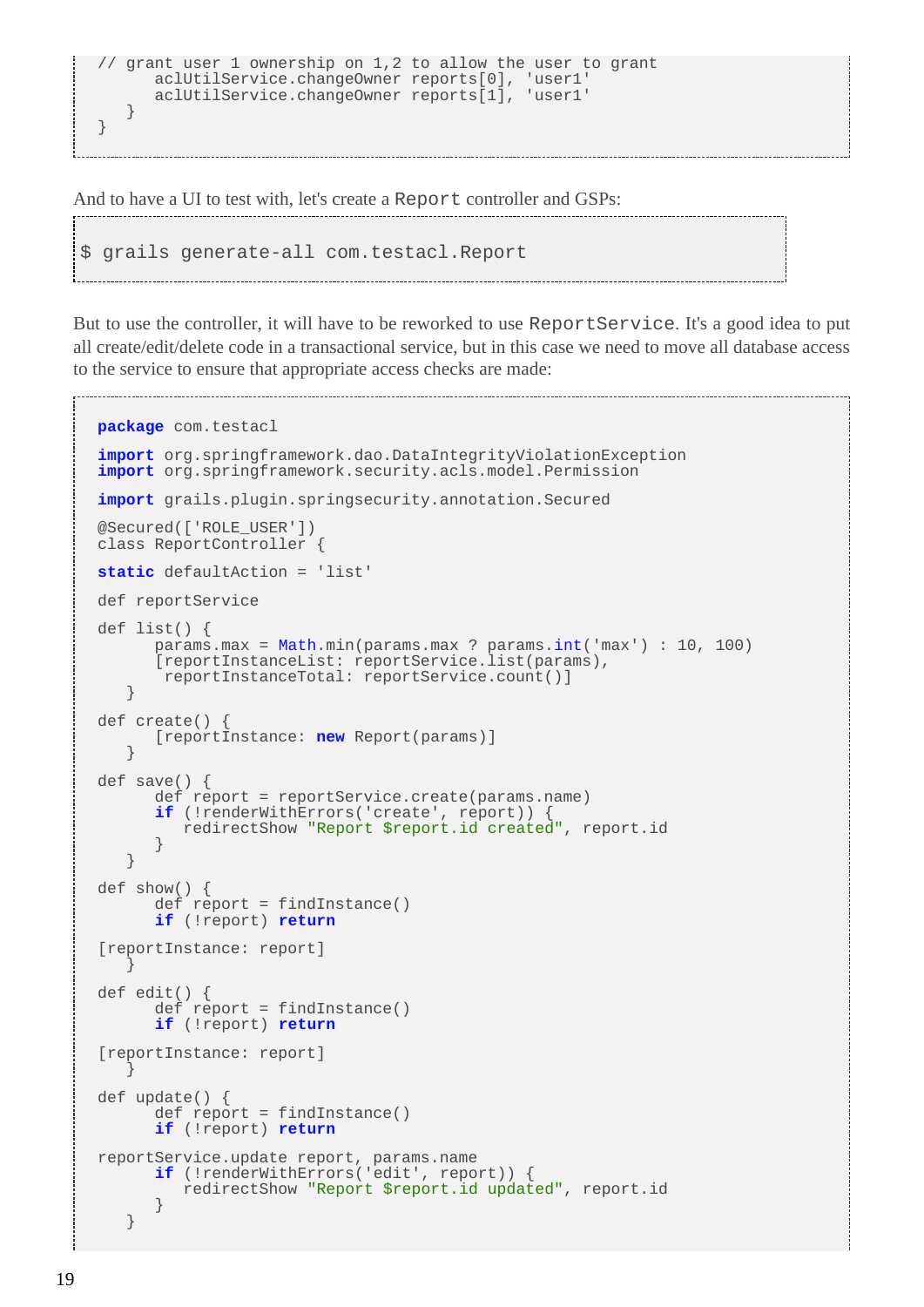```
def delete() {
       def report = findInstance()
       if (!report) return
try {
          reportService.delete report
          flash.message = "Report $params.id deleted"
          redirect action: list
 }
       catch (DataIntegrityViolationException e) {
          redirectShow "Report $params.id could not be deleted", params.id
 }
 }
def grant() {
def report = findInstance()
       if (!report) return
if (!request.post) {
          return [reportInstance: report]
 }
reportService.addPermission(report, params.recipient,
                params.int('permission'))
redirectShow "Permission $params.permission granted on Report $report.id " +
                    "to $params.recipient", report.id
    }
private Report findInstance() {
       def report = reportService.get(params.long('id'))
       if (!report) {
          flash.message = "Report not found with id $params.id"
          redirect action: list
       }
       report
    }
private void redirectShow(message, id) {
       flash.message = message
       redirect action: show, id: id
    }
private boolean renderWithErrors(String view, Report report) {
       if (report.hasErrors()) {
          render view: view, model: [reportInstance: report]
          return true
 }
       false
    }
}
```
Note that the controller is annotated to require either ROLE\_USER or ROLE\_ADMIN. Since services have nothing to do with HTTP, when access is blocked you cannot be redirected to the login page as when you try to access a URL that requires an authentication. So you need to configure URLs with similar role requirements to give the user a chance to attempt a login before calling secured service methods.

Finally, we'll make a few adjustments so errors are handled gracefully.

First, edit grails-app/conf/UrlMappings.groovy and add some error code mappings: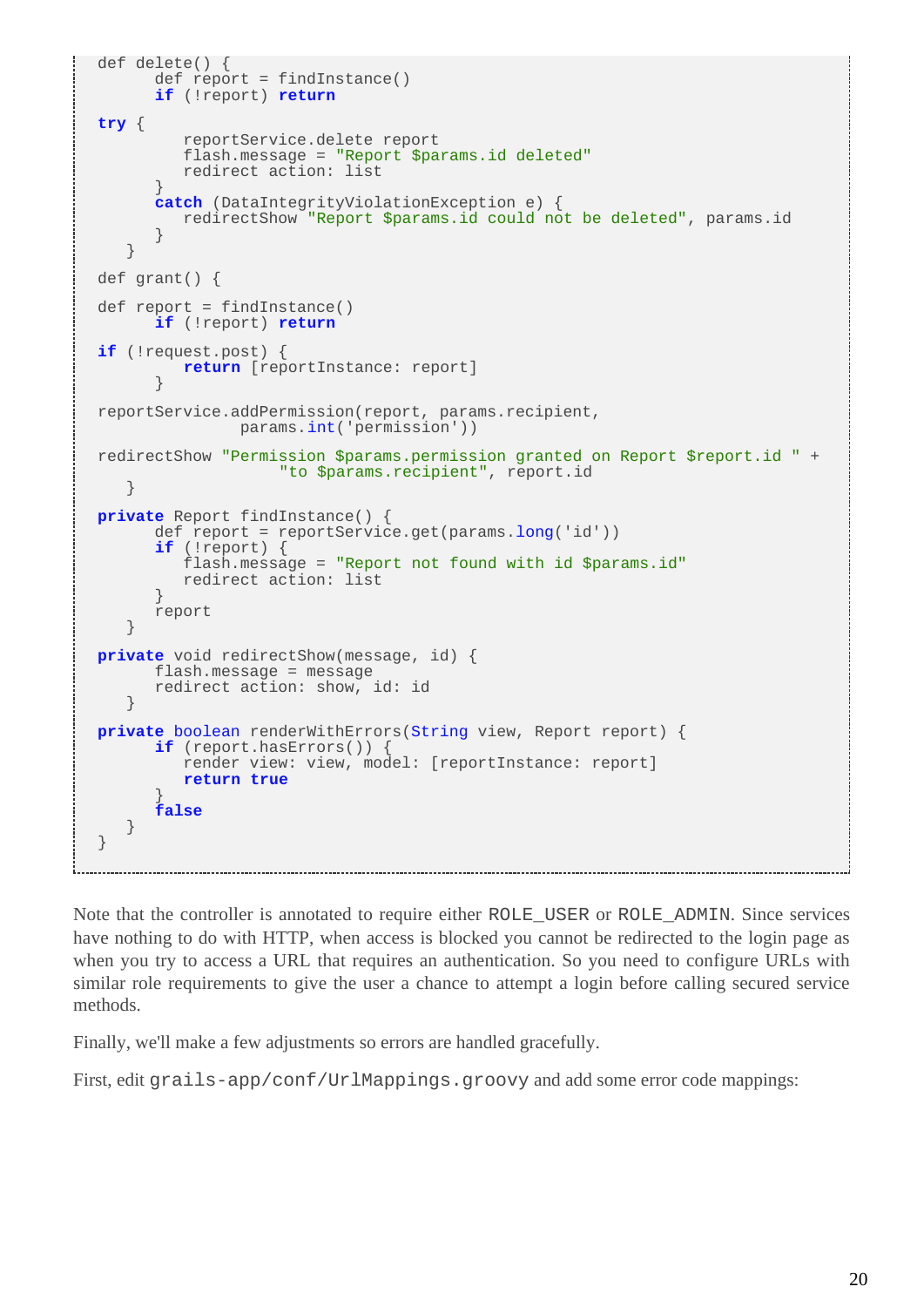```
import org.springframework.security.access.AccessDeniedException
import org.springframework.security.acls.model.NotFoundException
class UrlMappings {
static mappings = {
       "/$controller/$action?/$id?"{
          constraints {}
 }
"/"(view:"/index")
"403"(controller: "errors", action: "error403")
       "404"(controller: "errors", action: "error404")
       "500"(controller: "errors", action: "error500")
       "500"(controller: "errors", action: "error403",
             exception: AccessDeniedException)
       "500"(controller: "errors", action: "error403",
             exception: NotFoundException)
    }
}
```
Then create the ErrorsController that these reference:

\$ grails create-controller com.testacl.Errors

and add this code:

```
package com.testacl
import grails.plugin.springsecurity.annotation.Secured
@Secured(['permitAll'])
class ErrorsController {
def error403() {}
def error404() {}
def error500() {
       render view: '/error'
 }
}
```
and create the GSPs:

Add this to grails-app/views/errors/error403.gsp:

```
<html>
<head>
<title>Access denied!</title>
<meta name='layout' content='main' />
</head>
<body>
<h1>Access Denied</h1>
<p>We're sorry, but you are not authorized
    to perform the requested operation.</p>
</body>
</html>
```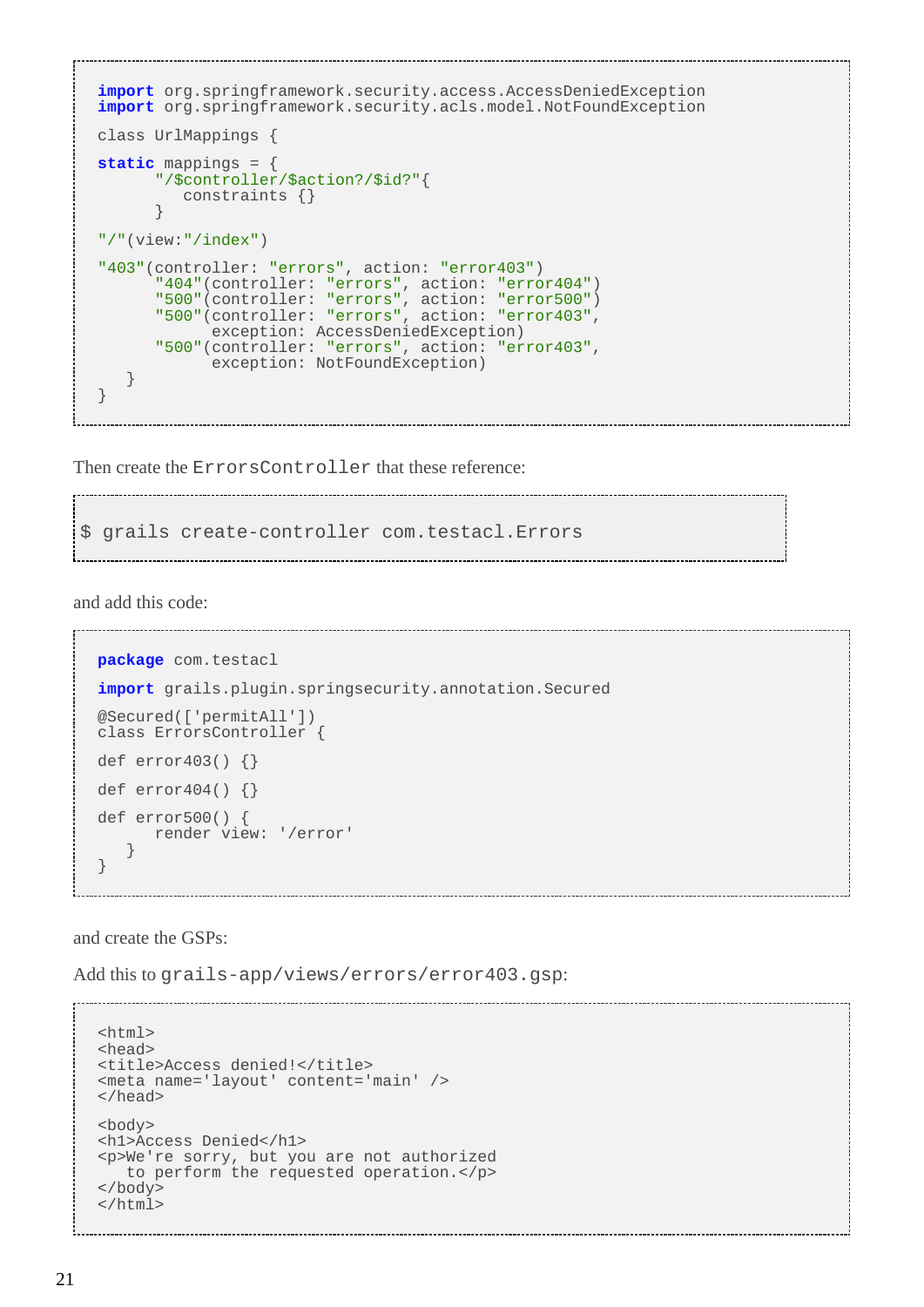```
<html>
<head>
<title>Not Found</title>
<meta name='layout' content='main' />
</head>
<body>
<h1>Not Found</h1>
<p>We're sorry, but that page doesn't exist.</p>
</body>
</html>
```
#### **actionSubmit issues**

Grails has a convenient feature where it supports multiple submit actions per form. This is done by posting to the index action but with a special parameter that indicates which action to invoke. This is a problem in general for security since any URL rules for edit, delete, save, etc. will be bypassed. It's an even more significant issue with ACLs because of the way that the access denied exception interacts with the actionSubmit processing. If you don't make any adjustments for this, your users will see a blank page when they attempt to submit a form and the action is disallowed. The solution is to remove actionSubmit buttons and replace them with regular submit buttons. This requires one form per button, and without adjusting the CSS the buttons will look differently than if they were in-line actionSubmit buttons, but that is fixable with the appropriate CSS changes.

It's simple to adjust the actionSubmit buttons; in grails-app/views/report/show.gsp, replace the two actionSubmit buttons with these two forms (maintain the g:message tags; the strings are hard-coded here to reduce clutter):

```
<div class="buttons">
     <g:form action='edit'>
         <g:hiddenField name="id" value="${reportInstance?.id}" />
         <span class="button">
             <g:submitButton class="edit" name="Edit" />
         </span>
     </g:form>
     <g:form action='delete'>
         <g:hiddenField name="id" value="${reportInstance?.id}" />
         <span class="button">
             <g:submitButton class="delete" name="Delete"
                             onclick="return confirm('Are you sure?');" />
         </span>
     </g:form>
</div>
```
In grails-app/views/report/edit.gsp, change the <form> tag to

```
<g:form action='update'>
```
and convert the update button to a regular submit button: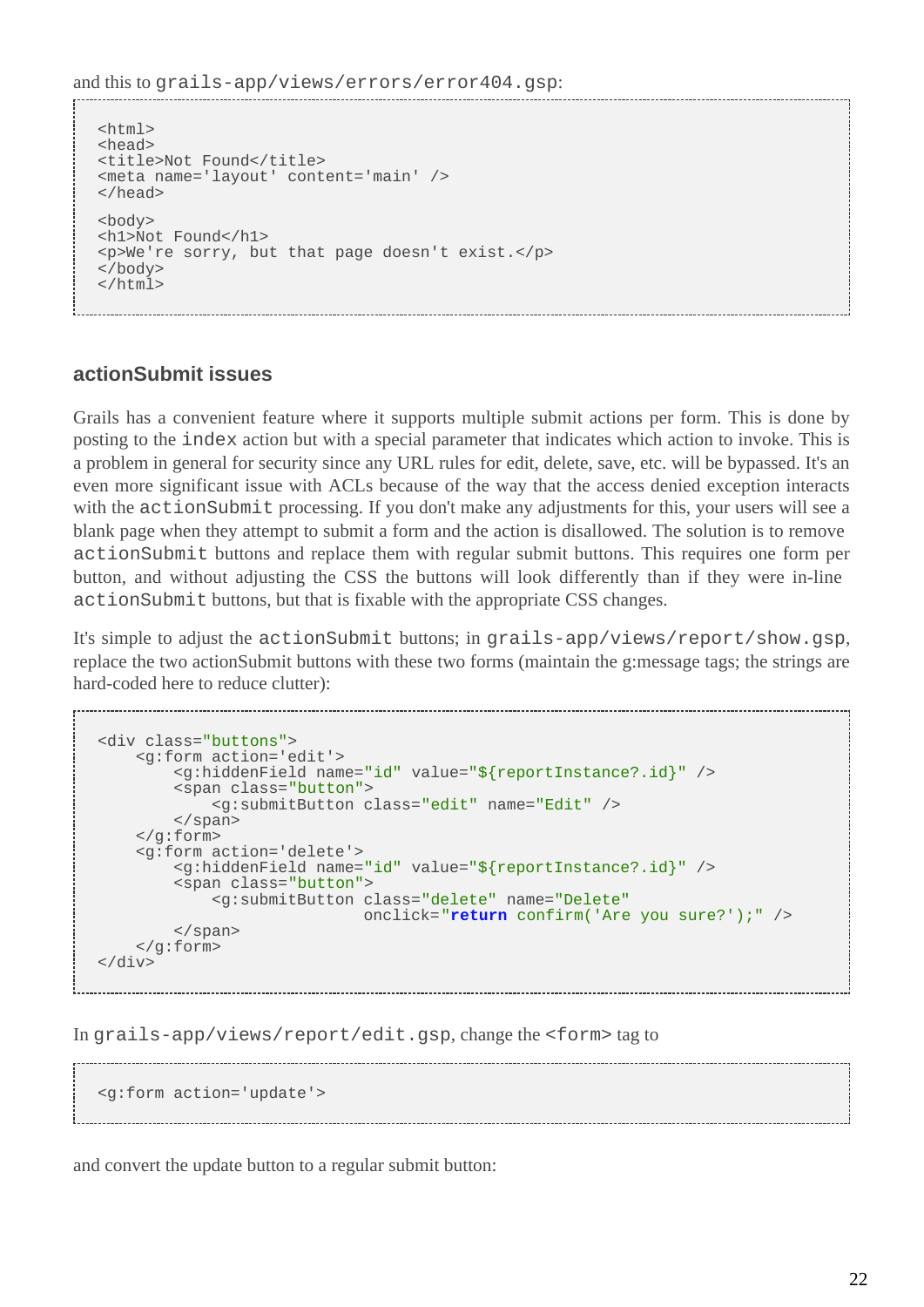```
<div class="buttons">
    <span class="button"><g:submitButton class="save" name="Update" /></span>
</div>
```
and move the delete button out of the form into its own form just below the main form:

```
<g:form action='delete'>
     <g:hiddenField name="id" value="${reportInstance?.id}" />
     <div class="buttons">
         <span class="button">
             <g:submitButton class="delete" name="Delete"
                             onclick="return confirm('Are you sure?');" />
         </span>
     </div>
</g:form>
```
list.gsp and show.gsp are fine as they are.

### **Testing**

Now start the app:

\$ grails run-app

and open <http://localhost:8080/acltest/report/list>

Login as user1/password1 and you should see the first page of results. But if you click on page 7 or higher, you'll see that you can only see a subset of the Reports. This illustrates one issue with using ACLs to restrict view access to instances; you would have to add joins in your query to the ACL database tables to get an accurate count of the total number of visible instances.

Click on any of the report instance links (e.g. <http://localhost:8080/acltest/report/show/63>) to verify that you can view the instance. You can test that you have no view access to the filtered instances by navigating to [http://localhost:8080/acltest/report/show/83.](http://localhost:8080/acltest/report/show/83)

Verify that user1 has admin permission on report #11 by editing it and deleting it.

Verify that user1 doesn't have admin permission on report #13 by trying to editing or delete it and you should see the error page when you submit the form.

Logout (by navigating to <http://localhost:8080/acltest/logout>) and login as user2/password2. You should only see the first five reports. Verify that you can edit #5 but not any of the others, and that you can't delete any.

Finally. logout and login as admin/admin123. You should be able to view, edit, and delete all instances.